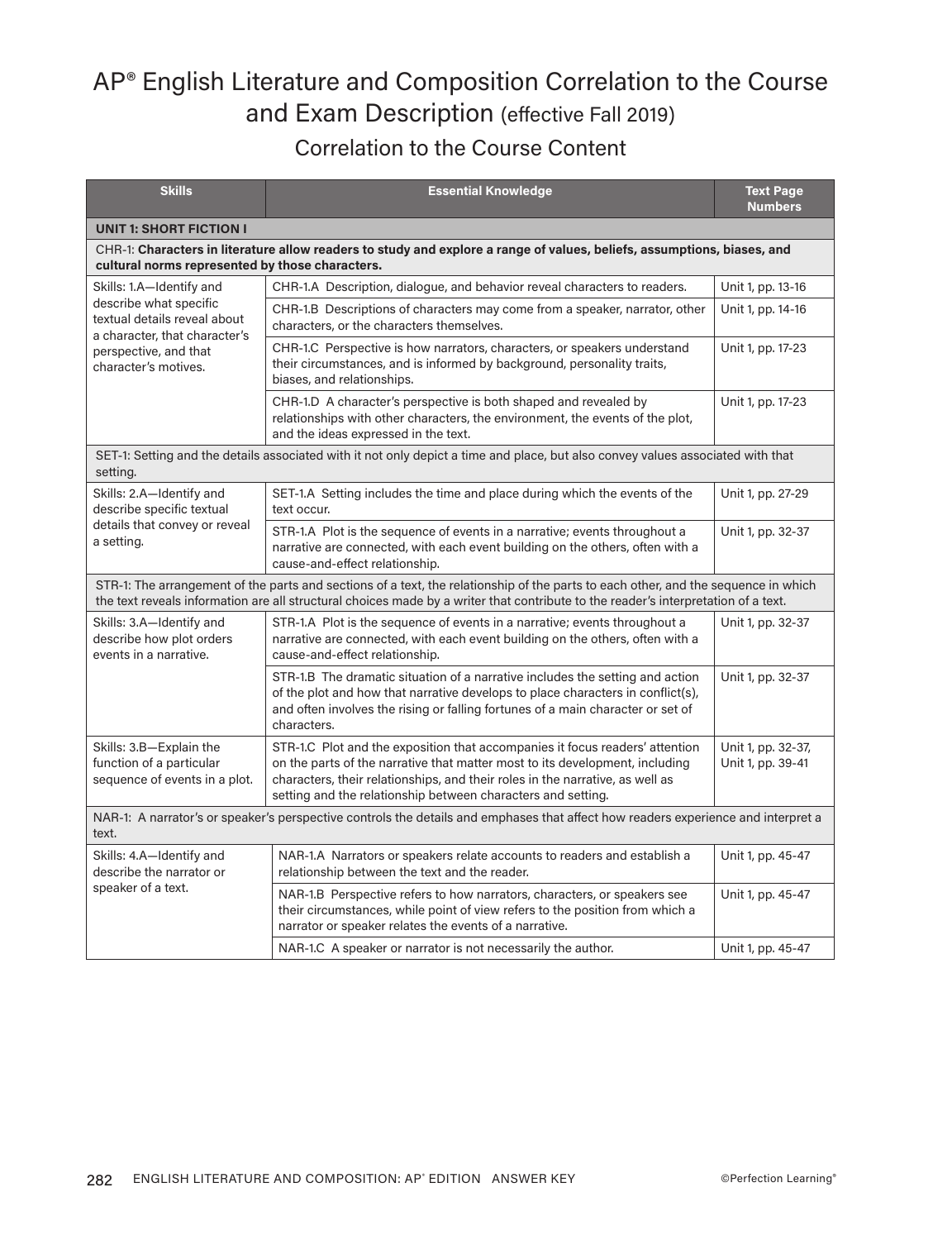| <b>Skills</b>                                                                                                                                                        | <b>Essential Knowledge</b>                                                                                                                                                                                                                                               | <b>Text Page</b><br><b>Numbers</b> |
|----------------------------------------------------------------------------------------------------------------------------------------------------------------------|--------------------------------------------------------------------------------------------------------------------------------------------------------------------------------------------------------------------------------------------------------------------------|------------------------------------|
| 4.B-Identify and explain the<br>function of point of view in a<br>narrative.                                                                                         | NAR-1.D The point of view contributes to what narrators, characters,<br>or speakers can and cannot provide in a text based on their level of<br>involvement and intimacy with the details, events, or characters.                                                        | Unit 1, pp. 48-51                  |
|                                                                                                                                                                      | NAR-1.E Narrators may also be characters, and their role as characters may<br>influence their perspective.                                                                                                                                                               | Unit 1, pp. 48-51                  |
|                                                                                                                                                                      | NAR-1.F First-person narrators are involved in the narrative; their<br>relationship to the events of the plot and the other characters shapes their<br>perspective.                                                                                                      | Unit 1, pp. 48-51                  |
|                                                                                                                                                                      | NAR-1.G Third-person narrators are outside observers.                                                                                                                                                                                                                    | Unit 1, pp. 48-51                  |
|                                                                                                                                                                      | NAR-1.H Third-person narrators' knowledge about events and characters<br>may range from observational to all-knowing, which shapes their<br>perspective.                                                                                                                 | Unit 1, pp. 48-51                  |
|                                                                                                                                                                      | NAR-1.I The outside perspective of third-person narrators may not be<br>affected by the events of the narrative.                                                                                                                                                         | Unit 1, pp. 48-51                  |
|                                                                                                                                                                      | LAN-1: Readers establish and communicate their interpretations of literature through arguments supported by textual evidence.                                                                                                                                            |                                    |
| Skill: 7.A-Develop a<br>paragraph that includes 1) a<br>claim that requires defense                                                                                  | LAN-1.A In literary analysis, writers read a text closely to identify details<br>that, in combination, enable them to make and defend a claim about an<br>aspect of the text.                                                                                            | Unit 1, pp. 53-57                  |
| with evidence from the text<br>and 2) the evidence itself.                                                                                                           | LAN-1.B A claim is a statement that requires defense with evidence from the<br>text.                                                                                                                                                                                     | Unit 1, pp. 58-59                  |
|                                                                                                                                                                      | LAN-1.C In literary analysis, the initial components of a paragraph are the<br>claim and textual evidence that defends the claim.                                                                                                                                        | Unit 1, pp. 61-63                  |
| <b>UNIT 2: POETRY I</b>                                                                                                                                              |                                                                                                                                                                                                                                                                          |                                    |
| norms represented by those characters.                                                                                                                               | CHR-1: Characters in literature allow readers to study and explore a range of values, beliefs, assumptions, biases, and cultural                                                                                                                                         |                                    |
| Skills: 1.A-Identify and<br>describe what specific<br>textual details reveal about<br>a character, that character's<br>perspective, and that<br>character's motives. | CHR-1.E Characters reveal their perspectives and biases through the words<br>they use, the details they provide in the text, the organization of their thinking,<br>the decisions they make, and the actions they take.                                                  | Unit 2, pp. 78-82                  |
|                                                                                                                                                                      | STR-1: The arrangement of the parts and sections of a text, the relationship of the parts to each other, and the sequence in which<br>the text reveals information are all structural choices made by a writer that contribute to the reader's interpretation of a text. |                                    |
| Skills: 3.C-Explain the<br>function of structure in a text.                                                                                                          | STR-1.D Line and stanza breaks contribute to the development and<br>relationship of ideas in a poem.                                                                                                                                                                     | Unit 2, pp. 86-89                  |
|                                                                                                                                                                      | STR-1.E The arrangement of lines and stanzas contributes to the<br>development and relationship of ideas in a poem.                                                                                                                                                      | Unit 2, pp. 86-89                  |
|                                                                                                                                                                      | STR-1.F A text's structure affects readers' reactions and expectations by<br>presenting the relationships among the ideas of the text via their relative<br>positions and their placement within the text as a whole.                                                    | Unit 2, pp. 86-89                  |
| Skills: 3.D-Explain the<br>function of contrasts within<br>a text.                                                                                                   | STR-1.G Contrast can be introduced through focus; tone; point of view;<br>character, narrator, or speaker perspective; dramatic situation or moment;<br>settings or time; or imagery.                                                                                    | Unit 2, pp. 90-93                  |
|                                                                                                                                                                      | STR-1.H Contrasts are the result of shifts or juxtapositions or both.                                                                                                                                                                                                    | Unit 2, pp. 90-93                  |
|                                                                                                                                                                      | STR-1.1 Shifts may be signaled by a word, a structural convention, or<br>punctuation.                                                                                                                                                                                    | Unit 2, pp. 90-93                  |
|                                                                                                                                                                      | STR-1.J Shifts may emphasize contrasts between particular segments of a<br>text.                                                                                                                                                                                         | Unit 2, pp. 90-93                  |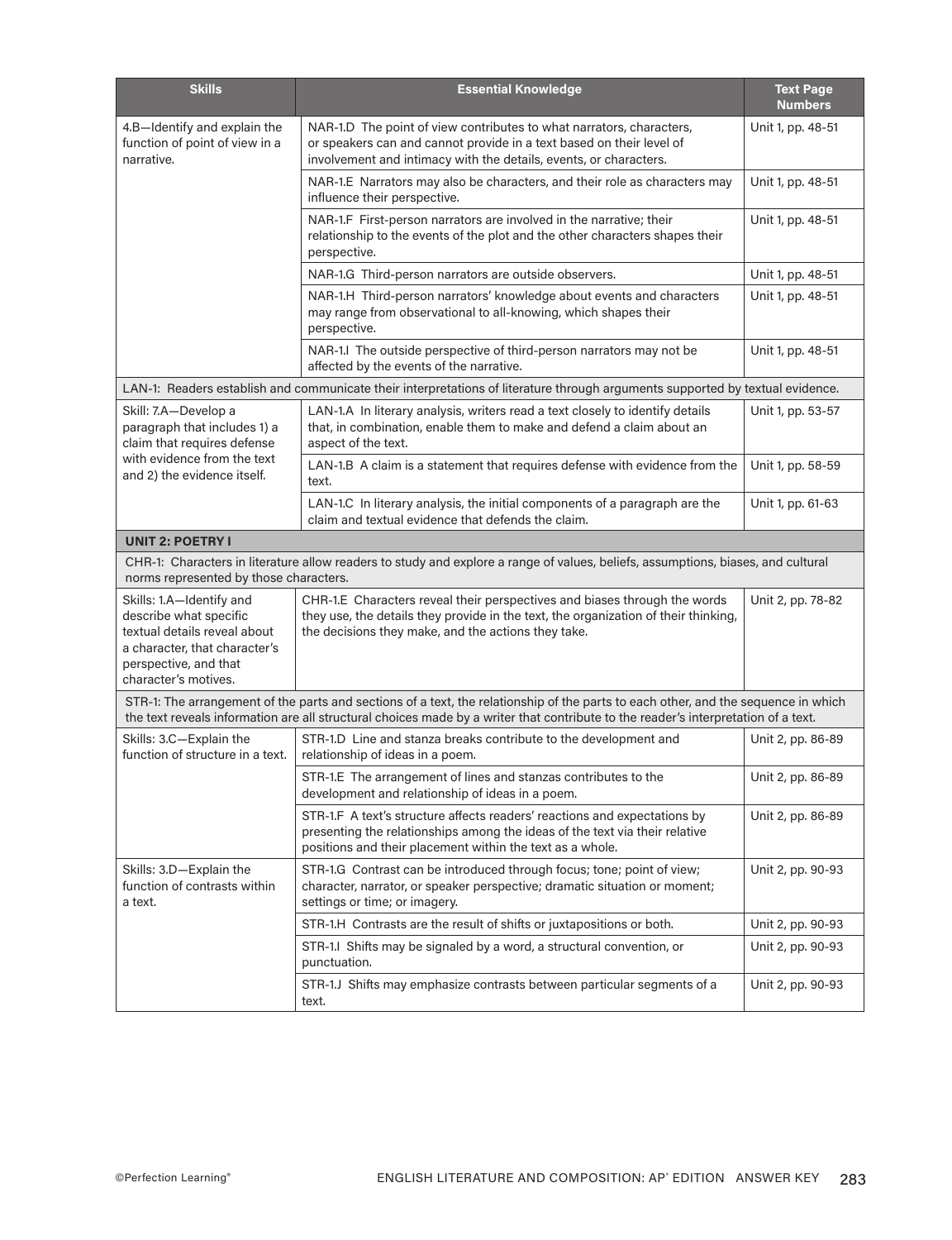| <b>Skills</b>                                                                        | <b>Essential Knowledge</b>                                                                                                                                                                                                                  | <b>Text Page</b><br><b>Numbers</b> |  |
|--------------------------------------------------------------------------------------|---------------------------------------------------------------------------------------------------------------------------------------------------------------------------------------------------------------------------------------------|------------------------------------|--|
| a text.                                                                              | FIG-1: Comparisons, representations, and associations shift meaning from the literal to the figurative and invite readers to interpret                                                                                                      |                                    |  |
| Skills: 5.B-Explain the<br>function of specific words                                | FIG-1.A An antecedent is a word, phrase, or clause that precedes its referent.<br>Referents may include pronouns, nouns, phrases, or clauses.                                                                                               | Unit 2, pp. 96-99                  |  |
| and phrases in a text.                                                               | FIG-1.B Referents are ambiguous if they can refer to more than one<br>antecedent, which affects interpretation.                                                                                                                             | Unit 2, pp. 96-99                  |  |
|                                                                                      | FIG-1.C Words or phrases may be repeated to emphasize ideas or<br>associations.                                                                                                                                                             | Unit 2, pp. 102-103                |  |
|                                                                                      | FIG-1.D Alliteration is the repetition of the same letter sound at the beginning<br>of adjacent or nearby words to emphasize those words and their associations<br>or representations.                                                      | Unit 2, pp. 102-103                |  |
| Skills: 6.A-Identify and<br>explain the function of a                                | FIG-1.E A simile uses the words "like" or "as" to liken two objects or concepts<br>to each other.                                                                                                                                           | Unit 2, pp. 105-106                |  |
| simile.                                                                              | FIG-1.F Similes liken two different things to transfer the traits or qualities of<br>one to the other.                                                                                                                                      | Unit 2, pp. 105-106                |  |
|                                                                                      | FIG-1.G In a simile, the thing being compared is the main subject; the thing to<br>which it is being compared is the comparison subject.                                                                                                    | Unit 2, pp. 105-106                |  |
| Skills: 6.B-Identify and<br>explain the function of a<br>metaphor.                   | FIG-1.H A metaphor implies similarities between two (usually unrelated)<br>concepts or objects in order to reveal or emphasize one or more things about<br>one of them, though the differences between the two may also be revealing.       | Unit 2, pp. 107-109                |  |
|                                                                                      | FIG-1.I In a metaphor, as in a simile, the thing being compared is the main<br>subject; the thing to which it is being compared is the comparison subject.                                                                                  | Unit 2, pp. 107-109                |  |
|                                                                                      | FIG-1.J Comparisons between objects or concepts draw on the experiences<br>and associations readers already have with those objects and concepts.                                                                                           | Unit 2, pp. 107-109                |  |
|                                                                                      | FIG-1.K Interpretation of a metaphor may depend on the context of its use;<br>that is, what is happening in a text may determine what is transferred in the<br>comparison.                                                                  | Unit 2, pp. 107-109                |  |
|                                                                                      | LAN-1: Readers establish and communicate their interpretations of literature through arguments supported by textual evidence.                                                                                                               |                                    |  |
| Skills: 7.A-Develop a<br>paragraph that includes 1) a<br>claim that requires defense | LAN-1.A In literary analysis, writers read a text closely to identify details that,<br>in combination, enable them to make and defend a claim about an aspect of<br>the text.                                                               | Unit 2, pp. 116-118                |  |
| with evidence from the text<br>and 2) the evidence itself.                           | LAN-1.B A claim is a statement that requires defense with evidence from the<br>text.                                                                                                                                                        | Unit 2, pp. 119-121                |  |
|                                                                                      | LAN-1.C In literary analysis, the initial components of a paragraph are the<br>claim and textual evidence that defends the claim.                                                                                                           | Unit 2, pp. 123-125                |  |
| <b>UNIT 3: LONGER FICTION OR DRAMA I</b>                                             |                                                                                                                                                                                                                                             |                                    |  |
| norms represented by those characters.                                               | CHR-1: Characters in literature allow readers to study and explore a range of values, beliefs, assumptions, biases, and cultural                                                                                                            |                                    |  |
| Skills: 1.A-Identify and<br>describe what specific<br>textual details reveal about   | CHR-1.F The description of a character creates certain expectations for<br>that character's behaviors; how a character does or does not meet those<br>expectations affects a reader's interpretation of that character.                     | Unit 3, pp. 155-160                |  |
| a character, that character's<br>perspective, and that<br>character's motives.       | CHR-1.G Details associated with a character and/or used to describe a<br>character contribute to a reader's interpretation of that character.                                                                                               | Unit 3, pp. 155-160                |  |
|                                                                                      | CHR-1.H Readers' understanding of a character's perspective may depend<br>on the perspective of the narrator or speaker.                                                                                                                    | Unit 3, pp. 155-160                |  |
|                                                                                      | CHR-1.I A character's perspective may shift during the course of a narrative.                                                                                                                                                               | Unit 3, pp. 155-160                |  |
|                                                                                      | CHR-1.J When narrators, characters, or speakers compare another character<br>to something or someone else, they reveal their perspective on the compared<br>character and may also reveal something innate about the compared<br>character. | Unit 3, pp. 155-160                |  |
|                                                                                      | CHR-1.K Readers can infer a character's motives from that character's<br>actions or inactions.                                                                                                                                              | Unit 3, pp. 155-160                |  |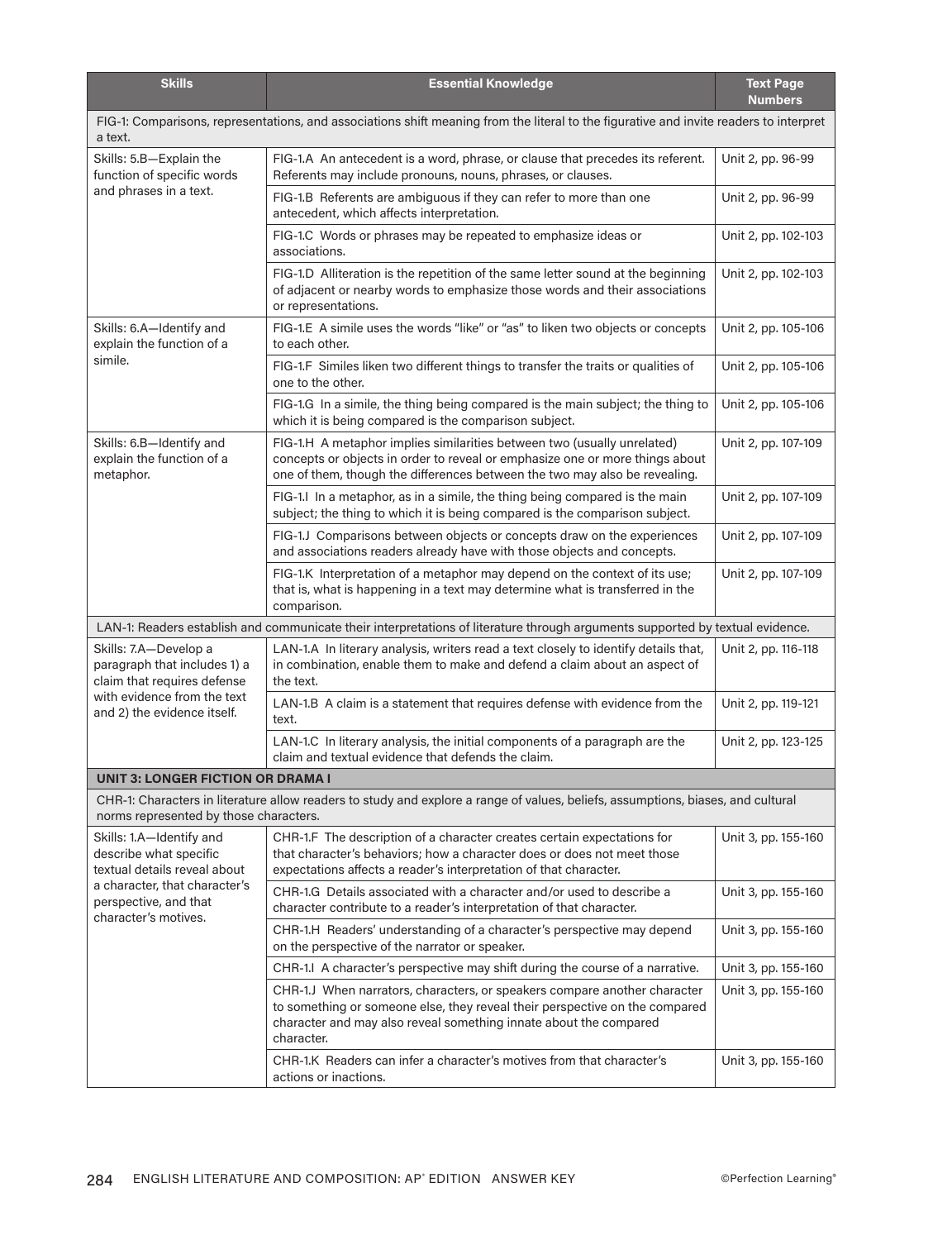| <b>Skills</b>                                                                                                                                                           | <b>Essential Knowledge</b>                                                                                                                                                                                                                                                          | <b>Text Page</b><br><b>Numbers</b> |
|-------------------------------------------------------------------------------------------------------------------------------------------------------------------------|-------------------------------------------------------------------------------------------------------------------------------------------------------------------------------------------------------------------------------------------------------------------------------------|------------------------------------|
| Skills: 1.B-Explain the<br>function of a character<br>changing or remaining                                                                                             | CHR-1.L A dynamic character who develops over the course of the narrative<br>often makes choices that directly or indirectly affect the climax and/or the<br>resolution of that narrative.                                                                                          | Unit 3, pp. 163-165                |
| unchanged.                                                                                                                                                              | CHR-1.M Character changes can be visible and external, such as changes<br>to health or wealth, or can be internal, psychological, or emotional changes;<br>external changes can lead to internal changes, and vice versa.                                                           | Unit 3, pp. 163-165                |
|                                                                                                                                                                         | CHR-1.N Some characters remain unchanged or are largely unaffected by the<br>events of the narrative.                                                                                                                                                                               | Unit 3, pp. 163-165                |
| setting.                                                                                                                                                                | SET-1 Setting and the details associated with it not only depict a time and place, but also convey values associated with that                                                                                                                                                      |                                    |
| Skills: 2.A-Identify and<br>describe specific textual<br>details that convey or reveal<br>a setting.                                                                    | SET-1.B Setting includes the social, cultural, and historical situation during<br>which the events of the text occur.                                                                                                                                                               | Unit 3, pp. 168-170                |
|                                                                                                                                                                         | STR-1 The arrangement of the parts and sections of a text, the relationship of the parts to each other, and the sequence in which<br>the text reveals information are all structural choices made by a writer that contribute to the reader's interpretation of a text.             |                                    |
| Skills: 3.E-Explain the<br>function of a significant event                                                                                                              | STR-1.K A story, or narrative, is delivered through a series of events that<br>relate to a conflict.                                                                                                                                                                                | Unit 3, pp. 176-177                |
| or related set of significant<br>events in a plot.                                                                                                                      | STR-1.L Events include episodes, encounters, and scenes in a narrative that<br>can introduce and develop a plot.                                                                                                                                                                    | Unit 3, pp. 176-177                |
|                                                                                                                                                                         | STR-1.M The significance of an event depends on its relationship to the<br>narrative, the conflict, and the development of characters.                                                                                                                                              | Unit 3, pp. 176-177                |
| Skills: 3.F-Explain the<br>function of conflict in a text.                                                                                                              | STR-1.N Conflict is tension between competing values either within a<br>character, known as internal or psychological conflict, or with outside forces<br>that obstruct a character in some way, known as external conflict.                                                        | Unit 3, pp. 178-182                |
|                                                                                                                                                                         | STR-1.O A text may contain multiple conflicts. Often two or more conflicts in<br>a text intersect.                                                                                                                                                                                  | Unit 3, pp. 178-182                |
|                                                                                                                                                                         | STR-1.P A primary conflict can be heightened by the presence of additional<br>conflicts that intersect with it.                                                                                                                                                                     | Unit 3, pp. 178-182                |
|                                                                                                                                                                         | STR-1.Q Inconsistencies in a text may create contrasts that represent<br>conflicts of values or perspectives.                                                                                                                                                                       | Unit 3, pp. 178-182                |
|                                                                                                                                                                         | LAN-1 Readers establish and communicate their interpretations of literature through arguments supported by textual evidence.                                                                                                                                                        |                                    |
| Skills: 7.A-Develop a<br>paragraph that includes 1) a<br>claim that requires defense                                                                                    | LAN-1.A In literary analysis, writers read a text closely to identify details that,<br>in combination, enable them to make and defend a claim about an aspect of<br>the text.                                                                                                       | Unit 3, pp. 187-188                |
| with evidence from the text<br>and 2) the evidence itself.                                                                                                              | LAN-1.B A claim is a statement that requires defense with evidence from the<br>text.                                                                                                                                                                                                | Unit 3, pp. 187-188                |
|                                                                                                                                                                         | LAN-1.C In literary analysis, the initial components of a paragraph are the<br>claim and textual evidence that defends the claim.                                                                                                                                                   | Unit 3, pp. 187-188                |
| Skills: 7.B-Develop a thesis<br>statement that conveys a<br>defensible claim about an<br>interpretation of literature<br>and that may establish a line<br>of reasoning. | LAN-1.D A thesis statement expresses an interpretation of a literary text and<br>requires a defense through use of textual evidence and a line of reasoning,<br>both of which are explained in an essay through commentary.                                                         | Unit 3, pp. 188-191                |
|                                                                                                                                                                         | LAN-1.E A thesis statement may preview the development or line of<br>reasoning of an interpretation. This is not to say that a thesis statement must<br>list the points of an interpretation, literary elements to be analyzed, or specific<br>evidence to be used in the argument. | Unit 3, pp. 188-191                |
| Skills: 7.C-Develop<br>commentary that establishes                                                                                                                      | LAN-1.F A line of reasoning is the logical sequence of claims that work<br>together to defend the overarching thesis statement.                                                                                                                                                     | Unit 3, p. 193                     |
| and explains relationships<br>among textual evidence, the<br>line of reasoning, and the<br>thesis.                                                                      | LAN-1.G A line of reasoning is communicated through commentary that<br>explains the logical relationship between the overarching thesis statement<br>and the claims/evidence within the body of an essay.                                                                           | Unit 3, p. 193                     |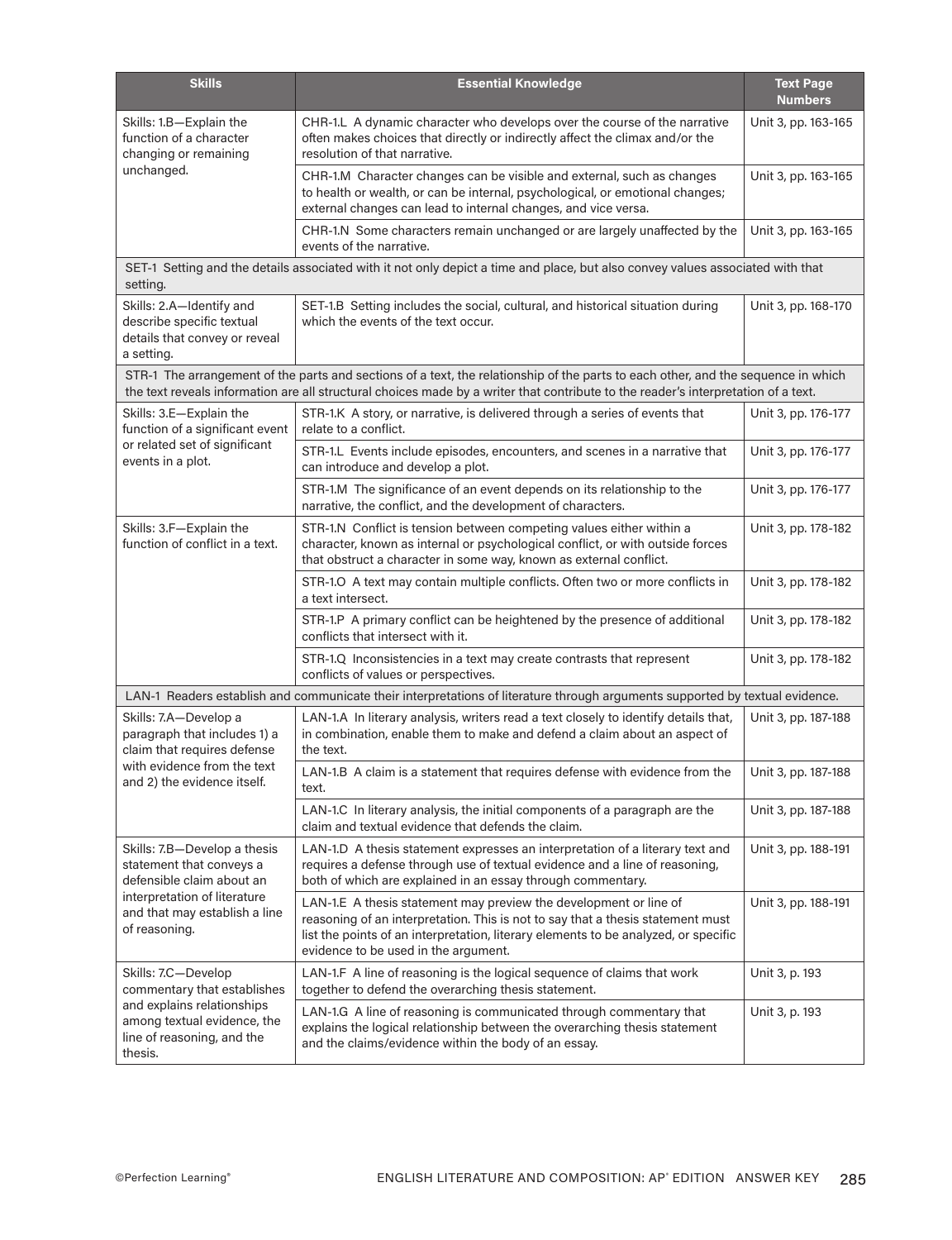| <b>Skills</b>                                                                                                                       | <b>Essential Knowledge</b>                                                                                                                                                                                                                                                                                                               | <b>Text Page</b><br><b>Numbers</b>    |
|-------------------------------------------------------------------------------------------------------------------------------------|------------------------------------------------------------------------------------------------------------------------------------------------------------------------------------------------------------------------------------------------------------------------------------------------------------------------------------------|---------------------------------------|
| Skills: 7.D-Select and use<br>relevant and sufficient<br>evidence to both develop and<br>support a line of reasoning.               | LAN-1.H Writers use evidence strategically and purposefully to illustrate,<br>clarify, exemplify, associate, amplify, or qualify a point.                                                                                                                                                                                                | Unit 3, pp. 194-196                   |
|                                                                                                                                     | LAN-1.I Evidence is effective when the writer of the essay uses commentary<br>to explain a logical relationship between the evidence and the claim.                                                                                                                                                                                      | Unit 3, pp. 194-196                   |
|                                                                                                                                     | LAN-1.J Evidence is sufficient when its quantity and quality provide apt<br>support for the line of reasoning.                                                                                                                                                                                                                           | Unit 3, pp. 194-196                   |
|                                                                                                                                     | LAN-1.K Developing and supporting an interpretation of a text is a recursive<br>process; an interpretation can emerge from analyzing evidence and then<br>forming a line of reasoning, or the interpretation can emerge from forming a<br>line of reasoning and then identifying relevant evidence to support that line of<br>reasoning. | Unit 3, p. 196<br>Unit 3, pp. 198-200 |
| Skills: 7.E-Demonstrate<br>control over the elements of<br>composition to communicate<br>clearly.                                   | LAN-1.L Grammar and mechanics that follow established conventions of<br>language allow writers to clearly communicate their interpretation of a text.                                                                                                                                                                                    | Unit 3, pp. 198-200                   |
| <b>UNIT 4: SHORT FICTION II</b>                                                                                                     |                                                                                                                                                                                                                                                                                                                                          |                                       |
| norms represented by those characters.                                                                                              | CHR-1 Characters in literature allow readers to study and explore a range of values, beliefs, assumptions, biases, and cultural                                                                                                                                                                                                          |                                       |
| Skills: 1.A-Identify and<br>describe what specific                                                                                  | CHR-1.0 The significance of characters is often revealed through their<br>agency and through nuanced descriptions.                                                                                                                                                                                                                       | Unit 4, pp. 220-223                   |
| textual details reveal about<br>a character, that character's<br>perspective, and that<br>character's motives.                      | CHR-1.P Characters' choices-in speech, action, and inaction- reveal what<br>they value.                                                                                                                                                                                                                                                  | Unit 4, pp. 220-223                   |
| Skills: 1.C-Explain the<br>function of contrasting<br>characters.                                                                   | CHR-1.Q The main character in a narrative is the protagonist; the antagonist<br>in the narrative opposes the protagonist and may be another character, the<br>internal conflicts of the protagonist, a collective (such as society), or nature.                                                                                          | Unit 4, pp. 224-226                   |
|                                                                                                                                     | CHR-1.R Protagonists and antagonists may represent contrasting values.                                                                                                                                                                                                                                                                   | Unit 4, pp. 224-226                   |
| Skills: 1.D-Describe how<br>textual details reveal<br>nuances and complexities in<br>characters' relationships with<br>one another. | CHR-1.S Conflict among characters often arises from tensions generated by<br>their different value systems.                                                                                                                                                                                                                              | Unit 4, pp. 224-226                   |
| setting.                                                                                                                            | SET-1: Setting and the details associated with it not only depict a time and place, but also convey values associated with that                                                                                                                                                                                                          |                                       |
| Skills: 2.B-Explain the<br>function of setting in a<br>narrative.                                                                   | SET-1.C A setting may help establish the mood and atmosphere of a<br>narrative.                                                                                                                                                                                                                                                          | Unit 4, pp. 229-232                   |
| Skills: 2.C-Describe the<br>relationship between a<br>character and a setting.                                                      | SET-1.D The environment a character inhabits provides information about<br>that character.                                                                                                                                                                                                                                               | Unit 4, pp. 229-232                   |
|                                                                                                                                     | STR-1 The arrangement of the parts and sections of a text, the relationship of the parts to each other, and the sequence in which<br>the text reveals information are all structural choices made by a writer that contribute to the reader's interpretation of a text.                                                                  |                                       |
| Skills: 3.A-Identify and<br>describe how plot orders<br>events in a narrative.                                                      | STR-1.R Some patterns in dramatic situations are so common that they are<br>considered archetypes, and these archetypes create certain expectations for<br>how the dramatic situations will progress and be resolved.                                                                                                                    | Unit 4, pp. 236-237                   |
|                                                                                                                                     | Note: For the exam, students are not expected to identify or label archetypes.                                                                                                                                                                                                                                                           |                                       |
| Skills: 3.D-Explain the<br>function of contrasts within<br>a text.                                                                  | STR-1.S The differences highlighted by a contrast emphasize the particular<br>traits, aspects, or characteristics important for comparison of the things being<br>contrasted.                                                                                                                                                            | Unit 4, pp. 239-240                   |
|                                                                                                                                     | STR-1.T Contrasts often represent conflicts in values related to character,<br>narrator, or speaker perspectives on ideas represented by a text.                                                                                                                                                                                         | Unit 4, pp. 239-240                   |
| text.                                                                                                                               | NAR-1 A narrator's or speaker's perspective controls the details and emphases that affect how readers experience and interpret a                                                                                                                                                                                                         |                                       |
| Skills: 4.A—Identify and<br>describe the narrator or<br>speaker of a text.                                                          | NAR-1.J Narrators may function as characters in the narrative who directly<br>address readers and either recall events or describe them as they occur.                                                                                                                                                                                   | Unit 4, pp. 243-244                   |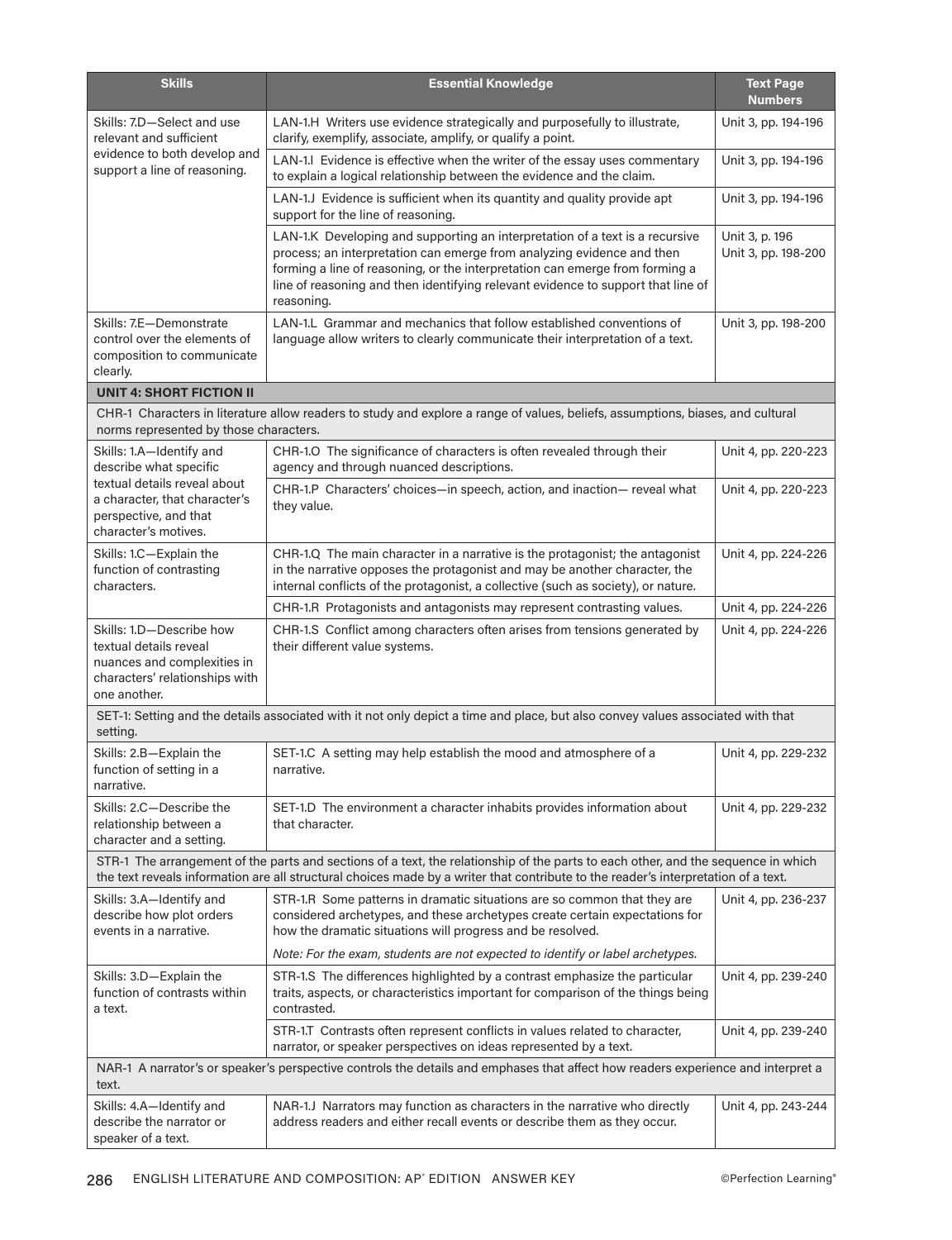| <b>Skills</b>                                                                                      | <b>Essential Knowledge</b>                                                                                                                                                                                                                                                                                                               | <b>Text Page</b><br><b>Numbers</b> |
|----------------------------------------------------------------------------------------------------|------------------------------------------------------------------------------------------------------------------------------------------------------------------------------------------------------------------------------------------------------------------------------------------------------------------------------------------|------------------------------------|
| Skills: 4.B-Identify and<br>explain the function of point<br>of view in a narrative.               | NAR-1.K Narrative distance refers to the physical distance, chronological<br>distance, relationships, or emotional investment of the narrator to the events<br>or characters of the narrative.                                                                                                                                           | Unit 4, pp. 245-248                |
|                                                                                                    | NAR-1.L Stream of consciousness is a type of narration in which a character's<br>thoughts are related through a continuous dialogue or description.                                                                                                                                                                                      | Unit 4, pp. 245-248                |
| Skills: 4.C-Identify and<br>describe details, diction, or                                          | NAR-1.M The narrators', characters', or speakers' backgrounds and<br>perspectives shape the tone they convey about subjects or events in the text.                                                                                                                                                                                       | Unit 4, pp. 250-253                |
| syntax in a text that reveal<br>a narrator's or speaker's<br>perspective.                          | NAR-1.N Descriptive words, such as adjectives and adverbs, not only qualify<br>or modify the things they describe but also convey a perspective toward<br>those things.                                                                                                                                                                  | Unit 4, pp. 250-253                |
|                                                                                                    | NAR-1.O The attitude of narrators, characters, or speakers toward an idea,<br>character, or situation emerges from their perspective and may be referred to<br>as tone.                                                                                                                                                                  | Unit 4, pp. 250-253                |
|                                                                                                    | LAN-1 Readers establish and communicate their interpretations of literature through arguments supported by textual evidence.                                                                                                                                                                                                             |                                    |
| Skills: 7.B-Develop a thesis<br>statement that conveys a<br>defensible claim about an              | LAN-1.D A thesis statement expresses an interpretation of a literary text, and<br>requires a defense, through use of textual evidence and a line of reasoning,<br>both of which are explained in an essay through commentary.                                                                                                            | Unit 4, pp. 256-258                |
| interpretation of literature<br>and that may establish a line<br>of reasoning.                     | LAN-1.E A thesis statement may preview the development or line of<br>reasoning of an interpretation. This is not to say that a thesis statement must<br>list the points of an interpretation, literary elements to be analyzed, or specific<br>evidence to be used in the argument.                                                      | Unit 4, pp. 256-258                |
| Skills: 7.C-Develop<br>commentary that establishes                                                 | LAN-1.F A line of reasoning is the logical sequence of claims that work<br>together to defend the overarching thesis statement.                                                                                                                                                                                                          | Unit 4, pp. 259-261                |
| and explains relationships<br>among textual evidence, the<br>line of reasoning, and the<br>thesis. | LAN-1.G A line of reasoning is communicated through commentary that<br>explains the logical relationship between the overarching thesis statement<br>and the claims/evidence within the body of an essay.                                                                                                                                | Unit 4, pp. 259-261                |
|                                                                                                    | LAN-1.M The body paragraphs of a written argument develop the reasoning<br>and justify claims using evidence and providing commentary that links the<br>evidence to the overall thesis.                                                                                                                                                  | Unit 4, pp. 259-261                |
|                                                                                                    | LAN-1.N Effective paragraphs are cohesive and often use topic sentences to<br>state a claim and explain the reasoning that connects the various claims and<br>evidence that make up the body of an essay.                                                                                                                                | Unit 4, pp. 259-261                |
| Skills: 7.D-Select and use<br>relevant and sufficient                                              | LAN-1.H Writers use evidence strategically and purposefully to illustrate,<br>clarify, exemplify, associate, amplify, or qualify a point.                                                                                                                                                                                                | Unit 4, pp. 263-264                |
| evidence to both develop and<br>support a line of reasoning.                                       | LAN-1.I Evidence is effective when the writer of the essay uses commentary<br>to explain a logical relationship between the evidence and the claim.                                                                                                                                                                                      | Unit 4, pp. 263-264                |
|                                                                                                    | LAN-1.J Evidence is sufficient when its quantity and quality provide apt<br>support for the line of reasoning.                                                                                                                                                                                                                           | Unit 4, pp. 263-264                |
|                                                                                                    | LAN-1.K Developing and supporting an interpretation of a text is a recursive<br>process; an interpretation can emerge from analyzing evidence and then<br>forming a line of reasoning, or the interpretation can emerge from forming a<br>line of reasoning and then identifying relevant evidence to support that line of<br>reasoning. | Unit 4, pp. 263-264                |
| Skills: 7.E-Demonstrate<br>control over the elements of<br>composition to communicate<br>clearly.  | LAN-1.O Coherence occurs at different levels in a piece of writing. In a<br>sentence, the idea in one clause logically links to an idea in the next. In a<br>paragraph, the idea in one sentence logically links to an idea in the next. In a<br>text, the ideas in one paragraph logically link to the ideas in the next.               | Unit 4, pp. 265-266                |
|                                                                                                    | LAN-1.P Writers achieve coherence when the arrangement and organization<br>of reasons, evidence, ideas, or details is logical. Writers may use transitions,<br>repetition, synonyms, pronoun references, or parallel structure to indicate<br>relationships between and among those reasons, evidence, ideas, or details.                | Unit 4, pp. 265-266                |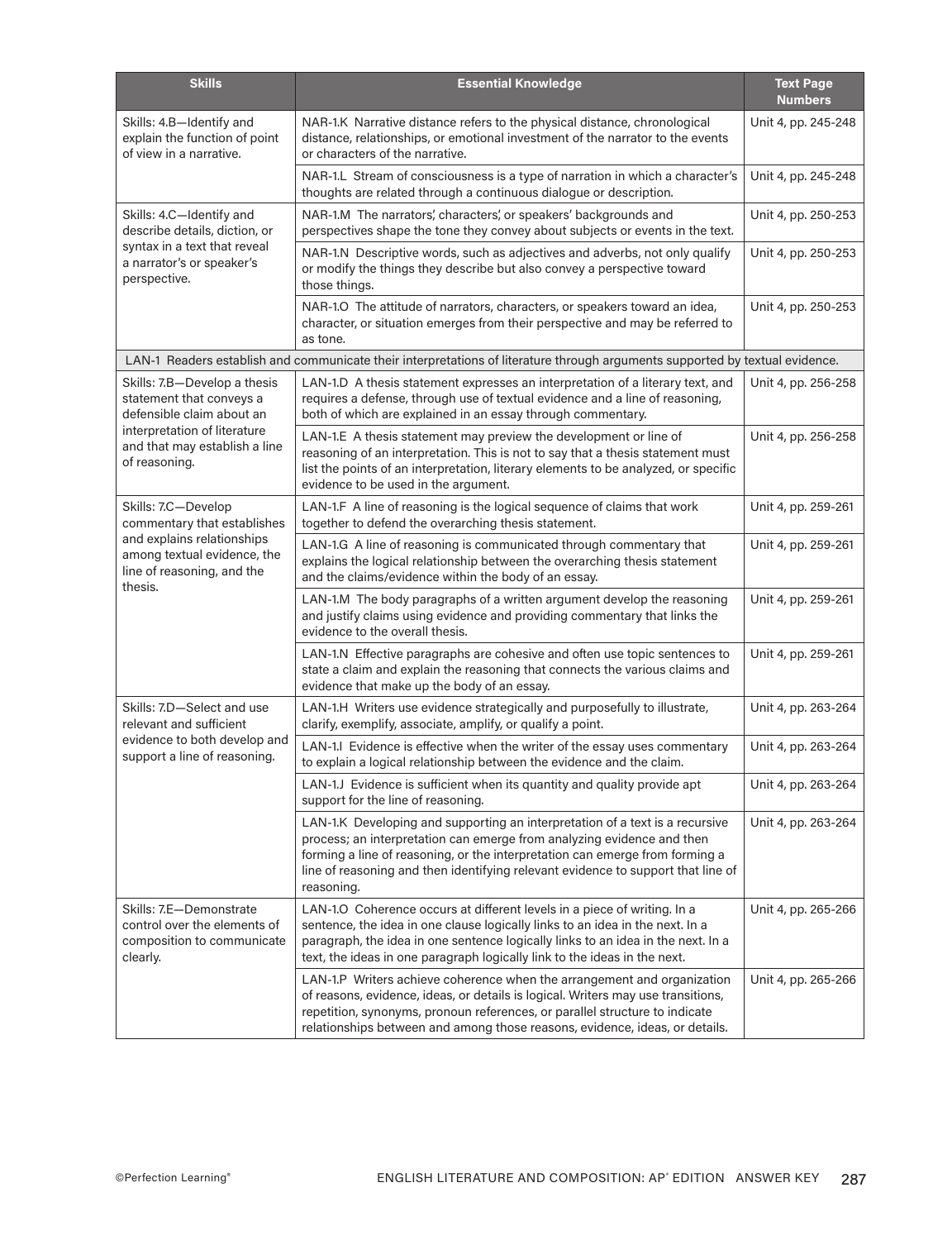| <b>Skills</b>                                                                                                                                                                                                                                                            | <b>Essential Knowledge</b>                                                                                                                                                                                                                      | <b>Text Page</b><br><b>Numbers</b> |
|--------------------------------------------------------------------------------------------------------------------------------------------------------------------------------------------------------------------------------------------------------------------------|-------------------------------------------------------------------------------------------------------------------------------------------------------------------------------------------------------------------------------------------------|------------------------------------|
| <b>UNIT 5: POETRY II</b>                                                                                                                                                                                                                                                 |                                                                                                                                                                                                                                                 |                                    |
| STR-1: The arrangement of the parts and sections of a text, the relationship of the parts to each other, and the sequence in which<br>the text reveals information are all structural choices made by a writer that contribute to the reader's interpretation of a text. |                                                                                                                                                                                                                                                 |                                    |
| Skills: 3.C-Explain the<br>function of structure in a text.                                                                                                                                                                                                              | STR-1.U Closed forms of poetry include predictable patterns in the structure<br>of lines, stanzas, meter, and rhyme, which develop relationships among ideas<br>in the poem.                                                                    | Unit 5, pp. 285-291                |
|                                                                                                                                                                                                                                                                          | Note: The AP® Exam will not require students to label or identify specific rhyme<br>schemes, metrical patterns, or forms of poetry.                                                                                                             |                                    |
|                                                                                                                                                                                                                                                                          | STR-1.V Open forms of poetry may not follow expected or predictable<br>patterns in the structure of their lines or stanzas, but they may still have<br>structures that develop relationships between ideas in the poem.                         | Unit 5, pp. 295-297                |
|                                                                                                                                                                                                                                                                          | STR-1.W Structures combine in texts to emphasize certain ideas and<br>concepts.                                                                                                                                                                 | Unit 5, pp. 295-297                |
| a text.                                                                                                                                                                                                                                                                  | FIG-1: Comparisons, representations, and associations shift meaning from the literal to the figurative and invite readers to interpret                                                                                                          |                                    |
| Skills: 5.A-Distinguish<br>between the literal and<br>figurative meanings of words<br>and phrases.                                                                                                                                                                       | FIG-1.L Words with multiple meanings or connotations add nuance or<br>complexity that can contribute to interpretations of a text.                                                                                                              | Unit 5, pp. 300-302                |
| Skills: 5.B-Explain the<br>function of specific words                                                                                                                                                                                                                    | FIG-1.M Descriptive words, such as adjectives and adverbs, qualify or modify<br>the things they describe and affect readers' interaction with the text.                                                                                         | Unit 5, pp. 304-307                |
| and phrases in a text.                                                                                                                                                                                                                                                   | FIG-1.N Hyperbole exaggerates while understatement minimizes.<br>Exaggerating or minimizing an aspect of an object focuses attention on that<br>trait and conveys a perspective about the object.                                               | Unit 5, pp. 304-307                |
| Skills: 5.D-Identify and<br>explain the function of an                                                                                                                                                                                                                   | FIG-1.O Descriptive words, such as adjectives and adverbs, contribute to<br>sensory imagery.                                                                                                                                                    | Unit 5, pp. 310-311                |
| image or imagery.                                                                                                                                                                                                                                                        | FIG-1.P An image can be literal or it can be a form of a comparison that<br>represents something in a text through associations with the senses.                                                                                                | Unit 5, pp. 310-311                |
|                                                                                                                                                                                                                                                                          | FIG-1.Q A collection of images, known as imagery, may emphasize ideas in<br>parts of or throughout a text.                                                                                                                                      | Unit 5, pp. 310-311                |
| Skills: 6.B-Identify and<br>explain the function of a<br>metaphor.                                                                                                                                                                                                       | FIG-1.R Metaphorical comparisons do not focus solely on the objects being<br>compared; they focus on the particular traits, qualities, or characteristics of<br>the things being compared.                                                      | Unit 5, pp. 315-317                |
|                                                                                                                                                                                                                                                                          | FIG-1.S Comparisons not only communicate literal meaning but may also<br>convey figurative meaning or transmit a perspective.                                                                                                                   | Unit 5, pp. 315-317                |
|                                                                                                                                                                                                                                                                          | FIG-1.T An extended metaphor is created when the comparison of a main<br>subject and comparison subject persists through parts of or an entire text,<br>and when the comparison is expanded through additional details, similes,<br>and images. | Unit 5, pp. 315-317                |
|                                                                                                                                                                                                                                                                          | FIG-1.U Interpretation of an extended metaphor may depend on the<br>context of its use; that is, what is happening in a text may determine what is<br>transferred in the comparison.                                                            | Unit 5, pp. 315-317                |
| Skills: 6.C-Identify and<br>explain the function of<br>personification.                                                                                                                                                                                                  | FIG-1.V Personification is a type of comparison that assigns a human trait or<br>quality to a nonhuman object, entity, or idea, thus characterizing that object,<br>entity, or idea.                                                            | Unit 5, pp. 318-319                |
| Skills: 6.D-Identify and<br>explain the function of an<br>allusion.                                                                                                                                                                                                      | FIG-1.W Allusions in a text can reference literary works including myths and<br>sacred texts; other works of art including paintings and music; or people,<br>places, or events outside the text.                                               | Unit 5, pp. 320-322                |
| LAN-1: Readers establish and communicate their interpretations of literature through arguments supported by textual evidence.                                                                                                                                            |                                                                                                                                                                                                                                                 |                                    |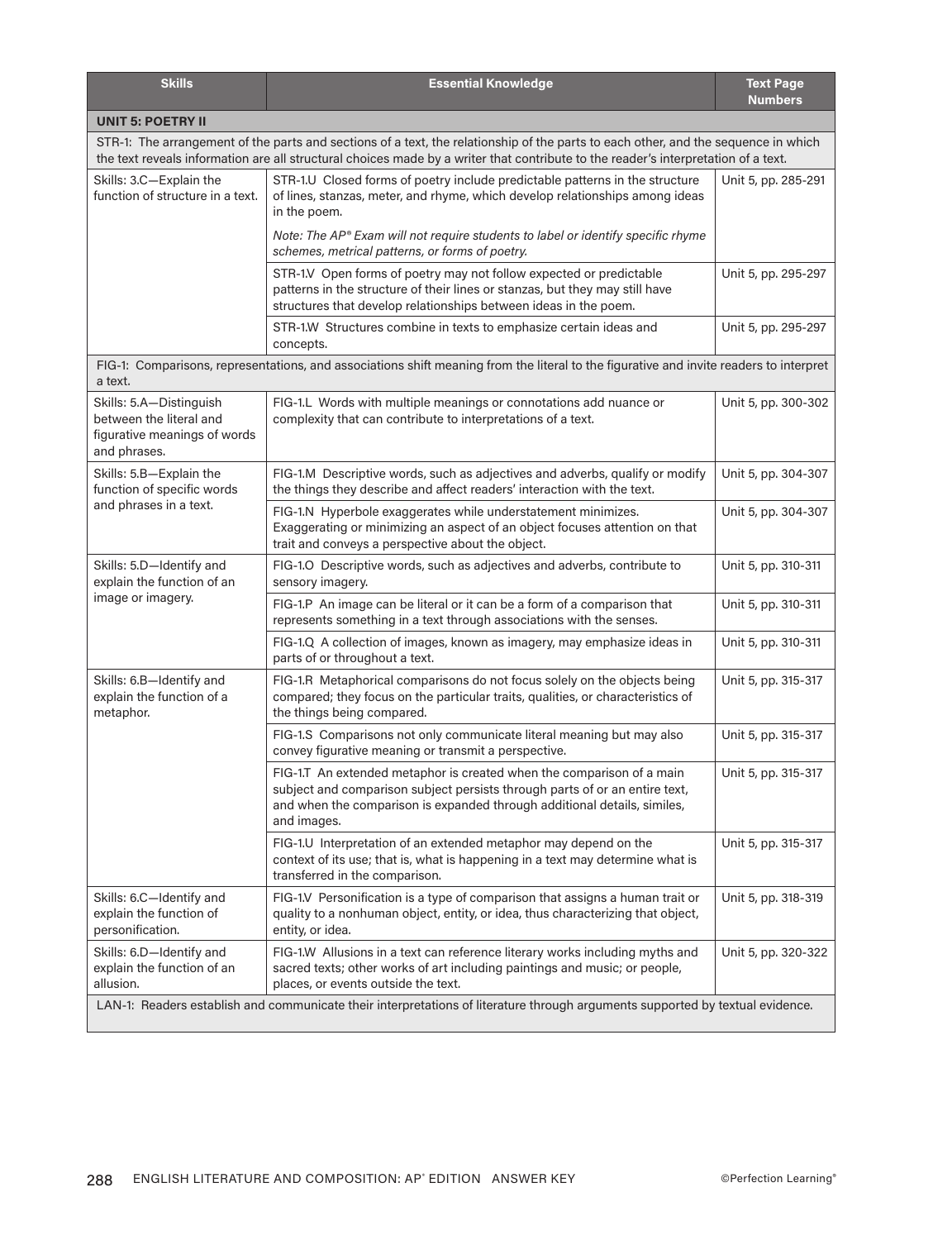| <b>Skills</b>                                                                                                                                                                                                                                                            | <b>Essential Knowledge</b>                                                                                                                                                                                                                                                                                                               | <b>Text Page</b><br><b>Numbers</b> |
|--------------------------------------------------------------------------------------------------------------------------------------------------------------------------------------------------------------------------------------------------------------------------|------------------------------------------------------------------------------------------------------------------------------------------------------------------------------------------------------------------------------------------------------------------------------------------------------------------------------------------|------------------------------------|
| Skills: 7.B-Develop a thesis<br>statement that conveys a<br>defensible claim about an                                                                                                                                                                                    | LAN-1.D A thesis statement expresses an interpretation of a literary text, and<br>requires a defense, through use of textual evidence and a line of reasoning,<br>both of which are explained in an essay through commentary.                                                                                                            | Unit 5, pp. 332-333                |
| interpretation of literature<br>and that may establish a line<br>of reasoning.                                                                                                                                                                                           | LAN-1.E A thesis statement may preview the development or line of<br>reasoning of an interpretation. This is not to say that a thesis statement must<br>list the points of an interpretation, literary elements to be analyzed, or specific<br>evidence to be used in the argument.                                                      | Unit 5, pp. 332-333                |
| Skills: 7.C-Develop<br>commentary that establishes<br>and explains relationships                                                                                                                                                                                         | LAN-1.F A line of reasoning is the logical sequence of claims that work<br>together to defend the overarching thesis statement.                                                                                                                                                                                                          | Unit 5, pp. 334-335                |
| among textual evidence, the<br>line of reasoning, and the<br>thesis.                                                                                                                                                                                                     | LAN-1.G A line of reasoning is communicated through commentary that<br>explains the logical relationship between the overarching thesis statement<br>and the claims/evidence within the body of an essay.                                                                                                                                | Unit 5, pp. 334-335                |
| Skills: 7.D-Select and use<br>relevant and sufficient                                                                                                                                                                                                                    | LAN-1.H Writers use evidence strategically and purposefully to illustrate,<br>clarify, exemplify, associate, amplify, or qualify a point.                                                                                                                                                                                                | Unit 5, pp. 335-339                |
| evidence to both develop and<br>support a line of reasoning.                                                                                                                                                                                                             | LAN-1.I Evidence is effective when the writer of the essay uses commentary<br>to explain a logical relationship between the evidence and the claim.                                                                                                                                                                                      | Unit 5, pp. 335-339                |
|                                                                                                                                                                                                                                                                          | LAN-1.J Evidence is sufficient when its quantity and quality provide apt<br>support for the line of reasoning.                                                                                                                                                                                                                           | Unit 5, pp. 335-339                |
|                                                                                                                                                                                                                                                                          | LAN-1.K Developing and supporting an interpretation of a text is a recursive<br>process; an interpretation can emerge from analyzing evidence and then<br>forming a line of reasoning, or the interpretation can emerge from forming a<br>line of reasoning and then identifying relevant evidence to support that line of<br>reasoning. | Unit 5, pp. 335-339                |
| Skills: 7.E-Demonstrate<br>control over the elements of<br>composition to communicate<br>clearly.                                                                                                                                                                        | LAN-1.Q Transitional elements are words or other elements (phrases,<br>clauses, sentences, or paragraphs) that assist in creating coherence between<br>sentences and paragraphs by showing relationships between ideas.                                                                                                                  | Unit 5, pp. 339-341                |
| <b>UNIT 6: LONGER FICTION OR DRAMA II</b>                                                                                                                                                                                                                                |                                                                                                                                                                                                                                                                                                                                          |                                    |
| norms represented by those characters.                                                                                                                                                                                                                                   | CHR-1: Characters in literature allow readers to study and explore a range of values, beliefs, assumptions, biases, and cultural                                                                                                                                                                                                         |                                    |
| Skills: 1.A-Identify and<br>describe what specific<br>textual details reveal about<br>a character, that character's<br>perspective, and that<br>character's motives.                                                                                                     | CHR-1.T Different character, narrator, or speaker perspectives often reveal<br>different information, develop different attitudes, and influence different<br>interpretations of a text and the ideas in it.                                                                                                                             | Unit 6, pp. 373-375                |
| Skills: 1.C-Explain the<br>function of contrasting<br>characters.                                                                                                                                                                                                        | CHR-1.U Foil characters (foils) serve to illuminate, through contrast, the traits,<br>attributes, or values of another character.                                                                                                                                                                                                        | Unit 6, pp. 377-378                |
| Skills: 1.E-Explain how a<br>character's own choices,<br>actions, and speech                                                                                                                                                                                             | CHR-1.V Inconsistencies between the private thoughts of characters and<br>their actual behavior reveal tensions and complexities between private and<br>professed values.                                                                                                                                                                | Unit 6, pp. 379-380                |
| reveal complexities in that<br>character, and explain<br>the function of those<br>complexities.                                                                                                                                                                          | CHR-1.W A character's competing, conflicting, or inconsistent choices or<br>actions contribute to complexity in a text.                                                                                                                                                                                                                  | Unit 6, pp. 379-380                |
| STR-1: The arrangement of the parts and sections of a text, the relationship of the parts to each other, and the sequence in which<br>the text reveals information are all structural choices made by a writer that contribute to the reader's interpretation of a text. |                                                                                                                                                                                                                                                                                                                                          |                                    |
| Skills: 3.A—Identify and<br>describe how plot orders<br>events in a narrative.                                                                                                                                                                                           | STR-1.X Some narrative structures interrupt the chronology of a plot; such<br>structures include flashback, foreshadowing, in medias res, and stream of<br>consciousness.                                                                                                                                                                | Unit 6, pp. 383-386                |
| Skills: 3.B-Explain the<br>function of a particular<br>sequence of events in a plot.                                                                                                                                                                                     | STR-1.Y Narrative structures that interrupt the chronology of a plot, such as<br>flashback, foreshadowing, in medias res, and stream of consciousness, can<br>directly affect readers' experiences with a text by creating anticipation or<br>suspense or building tension.                                                              | Unit 6, pp. 383-386                |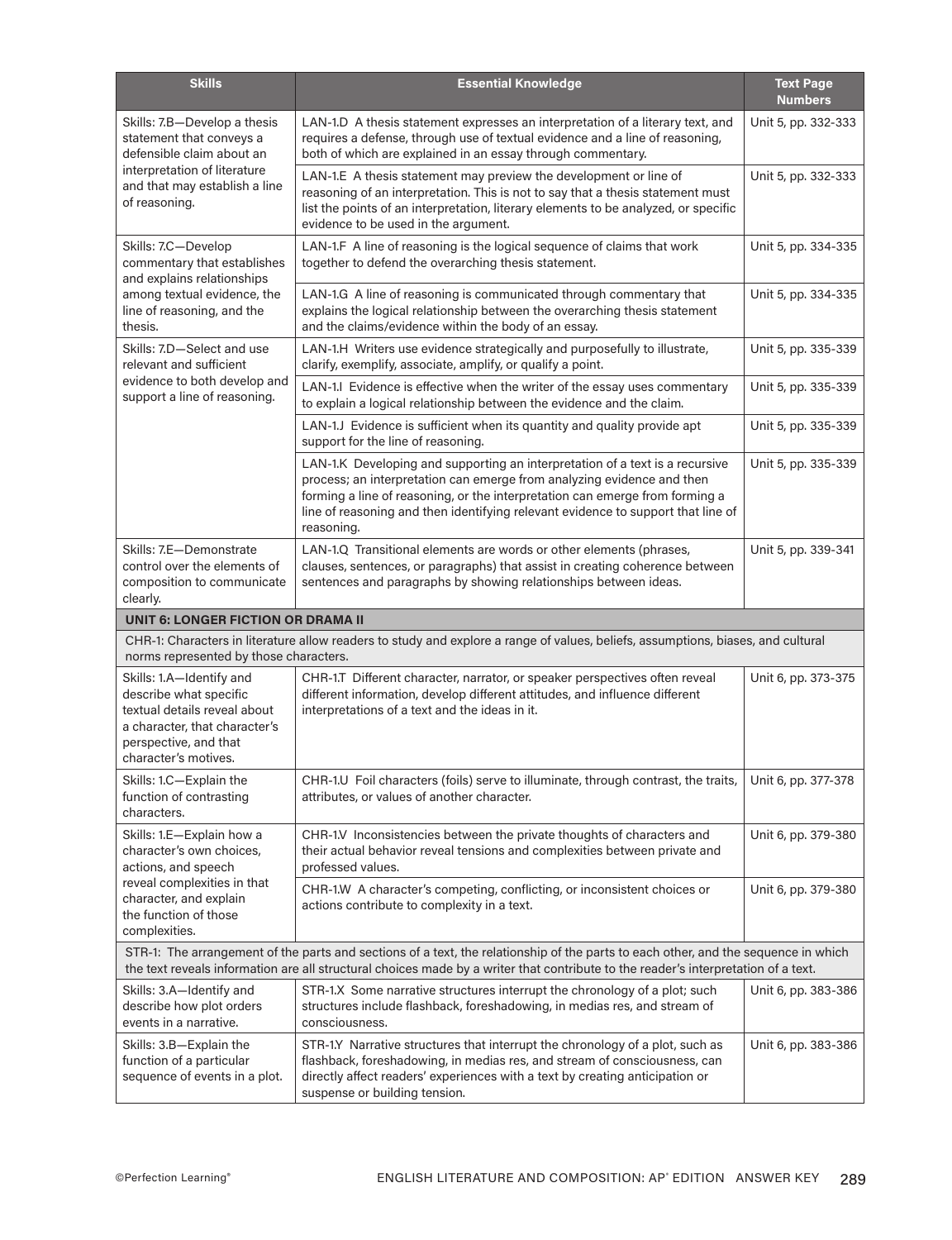| <b>Skills</b>                                                                                                                              | <b>Essential Knowledge</b>                                                                                                                                                                                                                                                          | <b>Text Page</b><br><b>Numbers</b> |
|--------------------------------------------------------------------------------------------------------------------------------------------|-------------------------------------------------------------------------------------------------------------------------------------------------------------------------------------------------------------------------------------------------------------------------------------|------------------------------------|
| Skills: 3.D-Explain the<br>function of contrasts within<br>a text.                                                                         | STR-1.Z Contrasts often represent contradictions or inconsistencies that<br>introduce nuance, ambiguity, or contradiction into a text. As a result,<br>contrasts make texts more complex.                                                                                           | Unit 6, pp. 387-389                |
| NAR-1: A narrator's or speaker's perspective controls the details and emphases that affect how readers experience and interpret a<br>text. |                                                                                                                                                                                                                                                                                     |                                    |
| Skills: 4.C-Identify and<br>describe details, diction, or<br>syntax in a text that reveal                                                  | NAR-1.P The narrator's or speaker's tone toward events or characters in<br>a text influences readers' interpretation of the ideas associated with those<br>things.                                                                                                                  | Unit 6, pp. 392-396                |
| a narrator's or speaker's<br>perspective.                                                                                                  | NAR-1.Q The syntactical arrangement of phrases and clauses in a sentence<br>can emphasize details or ideas and convey a narrator's or speaker's tone.                                                                                                                               | Unit 6, pp. 392-396                |
|                                                                                                                                            | NAR-1.R Information included and/or not included in a text conveys the<br>perspective of characters, narrators, and/or speakers.                                                                                                                                                    | Unit 6, pp. 392-396                |
|                                                                                                                                            | NAR-1.S A narrator's or speaker's perspective may influence the details<br>and amount of detail in a text and may reveal biases, motivations, or<br>understandings.                                                                                                                 | Unit 6, pp. 392-396                |
| Skills: 4.D-Explain how a<br>narrator's reliability affects a                                                                              | NAR-1.T Readers can infer narrators' biases by noting which details they<br>choose to include in a narrative and which they choose to omit.                                                                                                                                         | Unit 6, pp. 398-399                |
| narrative.                                                                                                                                 | NAR-1.U Readers who detect bias in a narrator may find that narrator less<br>reliable.                                                                                                                                                                                              | Unit 6, pp. 398-399                |
|                                                                                                                                            | NAR-1.V The reliability of a narrator may influence a reader's understanding<br>of a character's motives.                                                                                                                                                                           | Unit 6, pp. 398-399                |
| a text.                                                                                                                                    | FIG-1: Comparisons, representations, and associations shift meaning from the literal to the figurative and invite readers to interpret                                                                                                                                              |                                    |
| Skills: 5.C-Identify and<br>explain the function of a                                                                                      | FIX-1.X When a material object comes to represent, or stand for, an idea or<br>concept, it becomes a symbol.                                                                                                                                                                        | Unit 6, pp. 402-404                |
| symbol.                                                                                                                                    | FIX-1.Y A symbol is an object that represents a meaning, so it is said to be<br>symbolic or representative of that meaning. A symbol can represent different<br>things depending on the experiences of a reader or the context of its use in a<br>text.                             | Unit 6, pp. 402-404                |
|                                                                                                                                            | FIX-1.Z Certain symbols are so common and recurrent that many readers<br>have associations with them prior to reading a text. Other symbols are more<br>contextualized and only come to represent certain things through their use in<br>a particular text.                         | Unit 6, pp. 402-404                |
|                                                                                                                                            | FIX-1.AA When a character comes to represent, or stand for, an idea or<br>concept, that character becomes symbolic; some symbolic characters have<br>become so common they are archetypal.                                                                                          | Unit 6, pp. 402-404                |
|                                                                                                                                            | Note: The AP Exam will not require students to identify or label archetypes.                                                                                                                                                                                                        |                                    |
|                                                                                                                                            | LAN-1: Readers establish and communicate their interpretations of literature through arguments supported by textual evidence.                                                                                                                                                       |                                    |
| Skills: 7.B-Develop a thesis<br>statement that conveys a<br>defensible claim about an                                                      | LAN-1.D A thesis statement expresses an interpretation of a literary text, and<br>requires a defense, through use of textual evidence and a line of reasoning,<br>both of which are explained in an essay through commentary.                                                       | Unit 6, pp. 408-409                |
| interpretation of literature<br>and that may establish a line<br>of reasoning.                                                             | LAN-1.E A thesis statement may preview the development or line of<br>reasoning of an interpretation. This is not to say that a thesis statement must<br>list the points of an interpretation, literary elements to be analyzed, or specific<br>evidence to be used in the argument. | Unit 6, pp. 408-409                |
| Skills: 7.C-Develop<br>commentary that establishes                                                                                         | LAN-1.F A line of reasoning is the logical sequence of claims that work<br>together to defend the overarching thesis statement.                                                                                                                                                     | Unit 6, pp. 409-410                |
| and explains relationships<br>among textual evidence, the<br>line of reasoning, and the<br>thesis.                                         | LAN-1.G A line of reasoning is communicated through commentary that<br>explains the logical relationship between the overarching thesis statement<br>and the claims/evidence within the body of an essay.                                                                           | Unit 6, pp. 409-410                |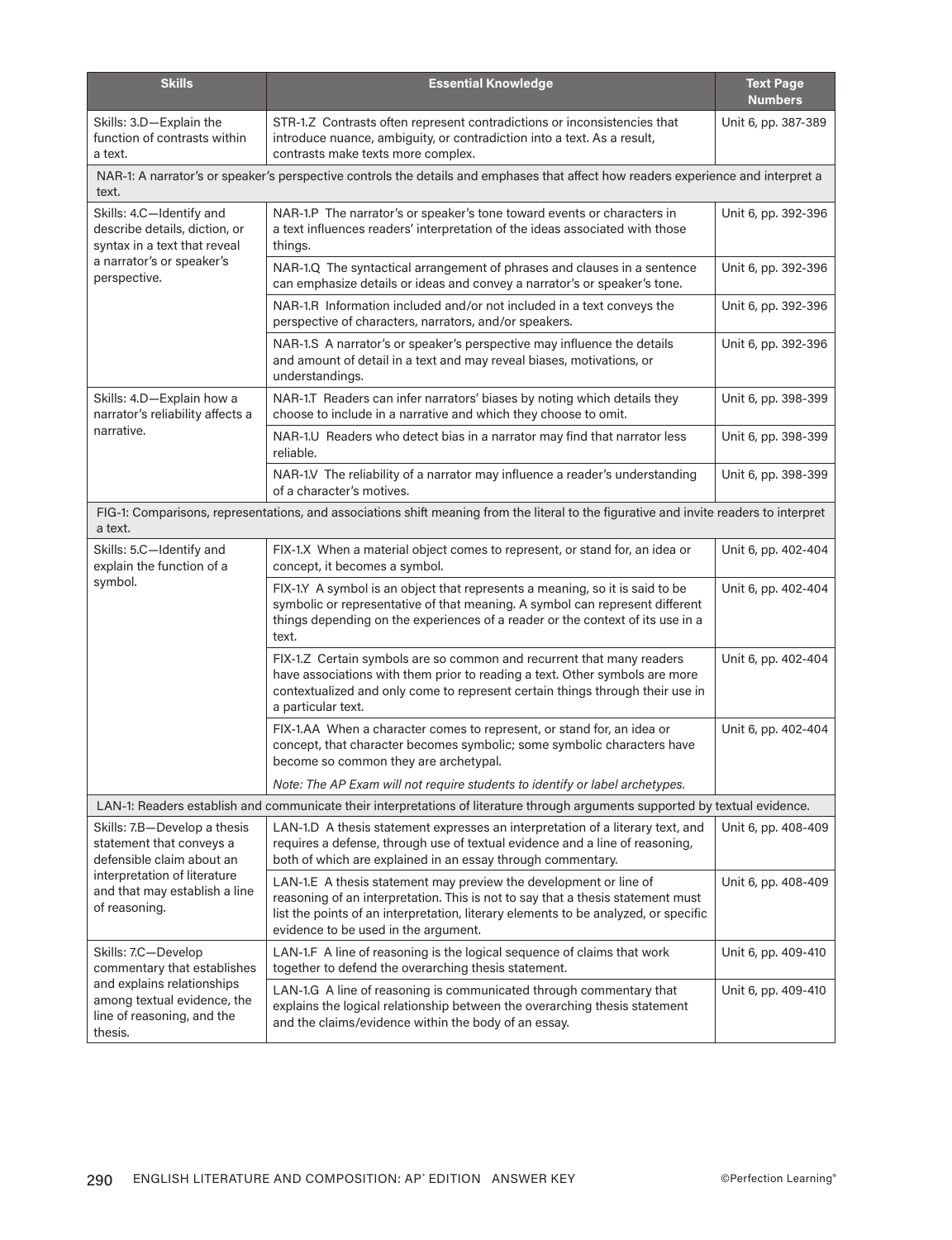| <b>Skills</b>                                                                                                                                                                                                                                                            | <b>Essential Knowledge</b>                                                                                                                                                                                                                                                                                                               | <b>Text Page</b><br><b>Numbers</b> |
|--------------------------------------------------------------------------------------------------------------------------------------------------------------------------------------------------------------------------------------------------------------------------|------------------------------------------------------------------------------------------------------------------------------------------------------------------------------------------------------------------------------------------------------------------------------------------------------------------------------------------|------------------------------------|
| Skills: 7.D-Select and use<br>relevant and sufficient                                                                                                                                                                                                                    | LAN-1.H Writers use evidence strategically and purposefully to illustrate,<br>clarify, exemplify, associate, amplify, or qualify a point.                                                                                                                                                                                                | Unit 6, pp. 410-411                |
| evidence to both develop and<br>support a line of reasoning.                                                                                                                                                                                                             | LAN-1.I Evidence is effective when the writer of the essay uses commentary<br>to explain a logical relationship between the evidence and the claim.                                                                                                                                                                                      | Unit 6, pp. 410-411                |
|                                                                                                                                                                                                                                                                          | LAN-1.J Evidence is sufficient when its quantity and quality provide apt<br>support for the line of reasoning.                                                                                                                                                                                                                           | Unit 6, pp. 410-411                |
|                                                                                                                                                                                                                                                                          | LAN-1.K Developing and supporting an interpretation of a text is a recursive<br>process; an interpretation can emerge from analyzing evidence and then<br>forming a line of reasoning, or the interpretation can emerge from forming a<br>line of reasoning and then identifying relevant evidence to support that line of<br>reasoning. | Unit 6, pp. 410-411                |
| Skills: 7.E-Demonstrate<br>control over the elements of<br>composition to communicate<br>clearly.                                                                                                                                                                        | LAN-1.R Writers convey their ideas in a sentence through strategic selection<br>and placement of phrases and clauses. Writers may use coordination to<br>illustrate a balance or equality between ideas or subordination to illustrate an<br>imbalance or inequality.                                                                    | Unit 6, pp. 411-421                |
|                                                                                                                                                                                                                                                                          | LAN-1.S Writers use words that enhance the clear communication of an<br>interpretation.                                                                                                                                                                                                                                                  | Unit 6, pp. 411-421                |
|                                                                                                                                                                                                                                                                          | LAN-1.T Punctuation conveys relationships between and among parts of a<br>sentence.                                                                                                                                                                                                                                                      | Unit 6, pp. 411-421                |
| <b>UNIT 7: SHORT FICTION III</b>                                                                                                                                                                                                                                         |                                                                                                                                                                                                                                                                                                                                          |                                    |
| norms represented by those characters.                                                                                                                                                                                                                                   | CHR-1: Characters in literature allow readers to study and explore a range of values, beliefs, assumptions, biases, and cultural                                                                                                                                                                                                         |                                    |
| Skills: 1.B-Explain the<br>function of a character                                                                                                                                                                                                                       | CHR-1.X Often the change in a character emerges directly from a conflict of<br>values represented in the narrative.                                                                                                                                                                                                                      | Unit 7, pp. 453-457                |
| changing or remaining<br>unchanged.                                                                                                                                                                                                                                      | CHR-1.Y Changes in a character's circumstances may lead to changes in that<br>character.                                                                                                                                                                                                                                                 | Unit 7, pp. 453-457                |
|                                                                                                                                                                                                                                                                          | CHR-1.Z While characters can change gradually over the course of a<br>narrative, they can also change suddenly as the result of a moment of<br>realization, known as an epiphany. An epiphany allows a character to see<br>things in a new light and is often directly related to a central conflict of the<br>narrative.                | Unit 7, pp. 453-457                |
|                                                                                                                                                                                                                                                                          | CHR-1.AA An epiphany may affect the plot by causing a character to act on<br>his or her sudden realization.                                                                                                                                                                                                                              | Unit 7, pp. 453-457                |
| Skills: 1.D-Describe how                                                                                                                                                                                                                                                 | CHR-1.AB A group or force can function as a character.                                                                                                                                                                                                                                                                                   | Unit 7, pp. 459-461                |
| textual details reveal<br>nuances and complexities in<br>characters' relationships with<br>one another.                                                                                                                                                                  | CHR-1.AC When readers consider a character, they should examine how that<br>character interacts with other characters, groups, or forces and what those<br>interactions may indicate about the character.                                                                                                                                | Unit 7, pp. 459-461                |
|                                                                                                                                                                                                                                                                          | CHR-1.AD The relationship between a character and a group, including the<br>inclusion or exclusion of that character, reveals the collective attitude of the<br>group toward that character and possibly the character's attitude toward the<br>group.                                                                                   | Unit 7, pp. 459-461                |
| SET-1: Setting and the details associated with it not only depict a time and place, but also convey values associated with that<br>setting.                                                                                                                              |                                                                                                                                                                                                                                                                                                                                          |                                    |
| Skills: 2.B-Explain the<br>function of setting in a<br>narrative.                                                                                                                                                                                                        | SET-1.E When a setting changes, it may suggest other movements, changes,<br>or shifts in the narrative.                                                                                                                                                                                                                                  | Unit 7, pp. 463-465                |
|                                                                                                                                                                                                                                                                          | SET-1.F Settings may be contrasted in order to establish a conflict of values<br>or ideas associated with those settings.                                                                                                                                                                                                                | Unit 7, pp. 463-465                |
| Skills: 2.C-Describe the<br>relationship between a<br>character and a setting.                                                                                                                                                                                           | SET-1.G The way characters interact with their surroundings provides<br>insights about those characters and the setting(s) they inhabit.                                                                                                                                                                                                 | Unit 7, pp. 466-467                |
|                                                                                                                                                                                                                                                                          | SET-1.H The way characters behave in or describe their surroundings reveals<br>an attitude about those surroundings and contributes to the development of<br>those characters and readers' interpretations of them.                                                                                                                      | Unit 7, p. 467                     |
| STR-1: The arrangement of the parts and sections of a text, the relationship of the parts to each other, and the sequence in which<br>the text reveals information are all structural choices made by a writer that contribute to the reader's interpretation of a text. |                                                                                                                                                                                                                                                                                                                                          |                                    |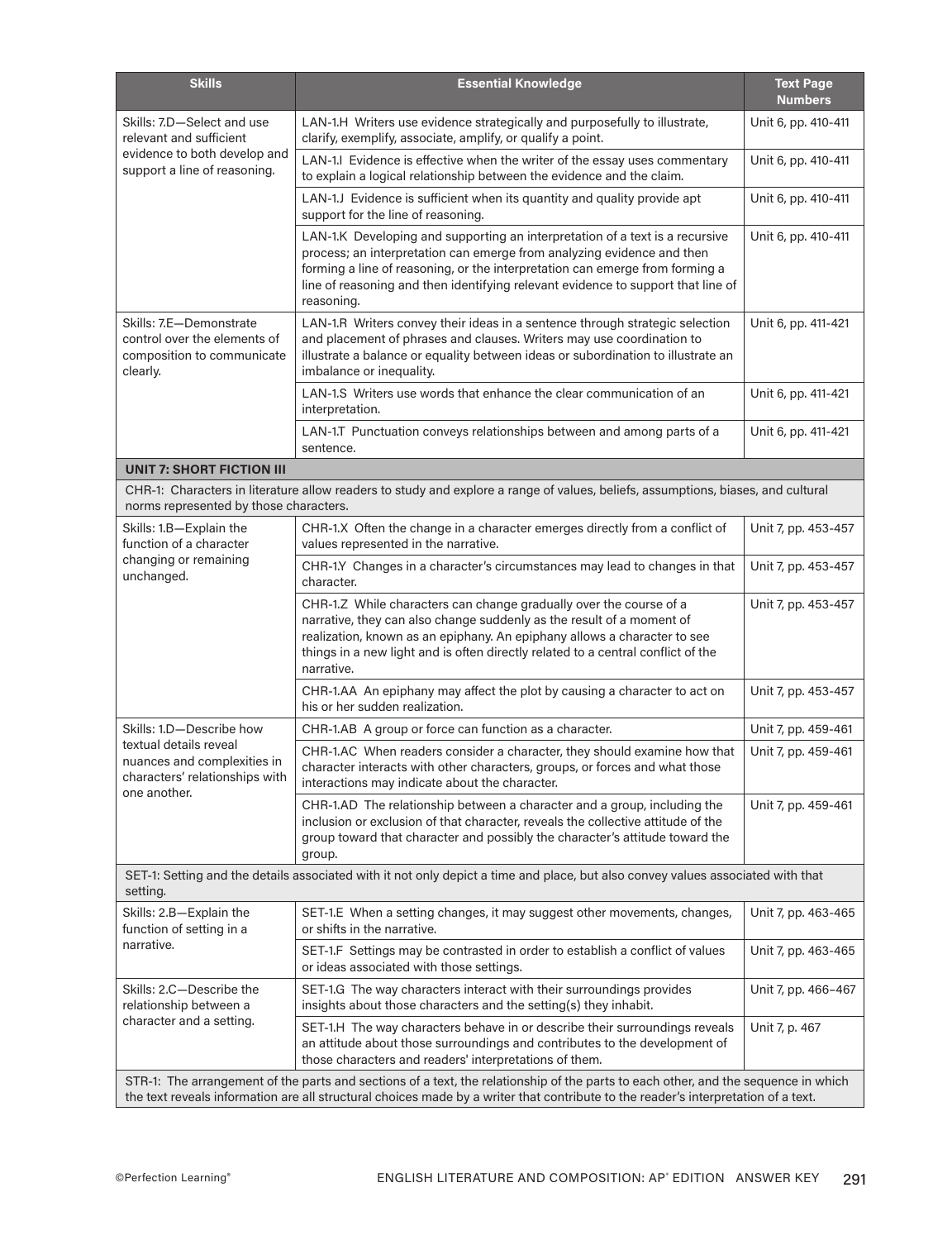| <b>Skills</b>                                                                                                                                                           | <b>Essential Knowledge</b>                                                                                                                                                                                                                                                                                       | <b>Text Page</b><br><b>Numbers</b> |
|-------------------------------------------------------------------------------------------------------------------------------------------------------------------------|------------------------------------------------------------------------------------------------------------------------------------------------------------------------------------------------------------------------------------------------------------------------------------------------------------------|------------------------------------|
| Skills: 3.A-Identify and<br>describe how plot orders<br>events in a narrative.                                                                                          | STR-1.AA Pacing is the manipulation of time in a text. Several factors<br>contribute to the pace of a narrative, including arrangement of details,<br>frequency of events, narrative structures, syntax, the tempo or speed at which<br>events occur, or shifts in tense and chronology in the narrative.        | Unit 7, pp. 470-473                |
| Skills: 3.B-Explain the<br>function of a particular<br>sequence of events in a plot.                                                                                    | STR-1.AB Narrative pacing may evoke an emotional reaction in readers by<br>the order in which information is revealed; the relationships between the<br>information, when it is provided, and other parts of the narrative; and the<br>significance of the revealed information to other parts of the narrative. | Unit 7, pp. 474-475                |
| text.                                                                                                                                                                   | NAR-1: A narrator's or speaker's perspective controls the details and emphases that affect how readers experience and interpret a                                                                                                                                                                                |                                    |
| Skills: 4.D-Explain how a<br>narrator's reliability affects a<br>narrative.                                                                                             | NAR-1.W Some narrators or speakers may provide details and information<br>that others do not or cannot provide. Multiple narrators or speakers may<br>provide contradictory information in a text.                                                                                                               | Unit 7, pp. 477-479                |
| a text.                                                                                                                                                                 | FIG-1: Comparisons, representations, and associations shift meaning from the literal to the figurative and invite readers to interpret                                                                                                                                                                           |                                    |
| Skills: 5.C-Identify and<br>explain the function of a                                                                                                                   | FIG-1.AB A setting may become symbolic when it is, or comes to be,<br>associated with abstractions such as emotions, ideologies, and beliefs.                                                                                                                                                                    | Unit 7, pp. 483-485                |
| symbol.                                                                                                                                                                 | FIG-1.AC Over time, some settings have developed certain associations such<br>that they almost universally symbolize particular concepts.                                                                                                                                                                        | Unit 7, pp. 483-485                |
| Skills: 5.D-Identify and<br>explain the function of an<br>image or imagery.                                                                                             | FIG-1.AD A motif is a unified pattern of recurring objects or images used to<br>emphasize a significant idea in large parts of or throughout a text.                                                                                                                                                             | Unit 7, p. 487                     |
| Skills: 6.A-Identify and<br>explain the function of a<br>simile.                                                                                                        | FIG-1.AE The function of a simile relies on the selection of the objects being<br>compared as well as the traits of the objects.                                                                                                                                                                                 | Unit 7, pp. 488-491                |
| Skills: 6.C-Identify and<br>explain the function of<br>personification.                                                                                                 | FIG-1.AF By assigning the qualities of a nonhuman object, entity, or idea to<br>a person or character, the narrator, character, or speaker communicates an<br>attitude about that person or character.                                                                                                           | Unit 7, pp. 488-491                |
|                                                                                                                                                                         | LAN-1: Readers establish and communicate their interpretations of literature through arguments supported by textual evidence.                                                                                                                                                                                    |                                    |
| Skills: 7.B-Develop a thesis<br>statement that conveys a<br>defensible claim about an<br>interpretation of literature<br>and that may establish a line<br>of reasoning. | LAN-1.D A thesis statement expresses an interpretation of a literary text, and<br>requires a defense, through use of textual evidence and a line of reasoning,<br>both of which are explained in an essay through commentary.                                                                                    | Unit 7, pp. 494-495                |
|                                                                                                                                                                         | LAN-1.E A thesis statement may preview the development or line of<br>reasoning of an interpretation. This is not to say that a thesis statement must<br>list the points of an interpretation, literary elements to be analyzed, or specific<br>evidence to be used in the argument.                              | Unit 7, pp. 494-495                |
| Skills: 7.C-Develop<br>commentary that establishes                                                                                                                      | LAN-1.F A line of reasoning is the logical sequence of claims that work<br>together to defend the overarching thesis statement.                                                                                                                                                                                  | Unit 7, pp. 494-495                |
| and explains relationships<br>among textual evidence, the<br>line of reasoning, and the<br>thesis.                                                                      | LAN-1.G A line of reasoning is communicated through commentary that<br>explains the logical relationship between the overarching thesis statement<br>and the claims/evidence within the body of an essay.                                                                                                        | Unit 7, pp. 494-495                |
|                                                                                                                                                                         | LAN-1.U More sophisticated literary arguments may explain the significance<br>or relevance of an interpretation within a broader context, discuss alternative<br>interpretations of a text, or use relevant analogies to help an audience better<br>understand an interpretation.                                | Unit 7, pp. 496-499                |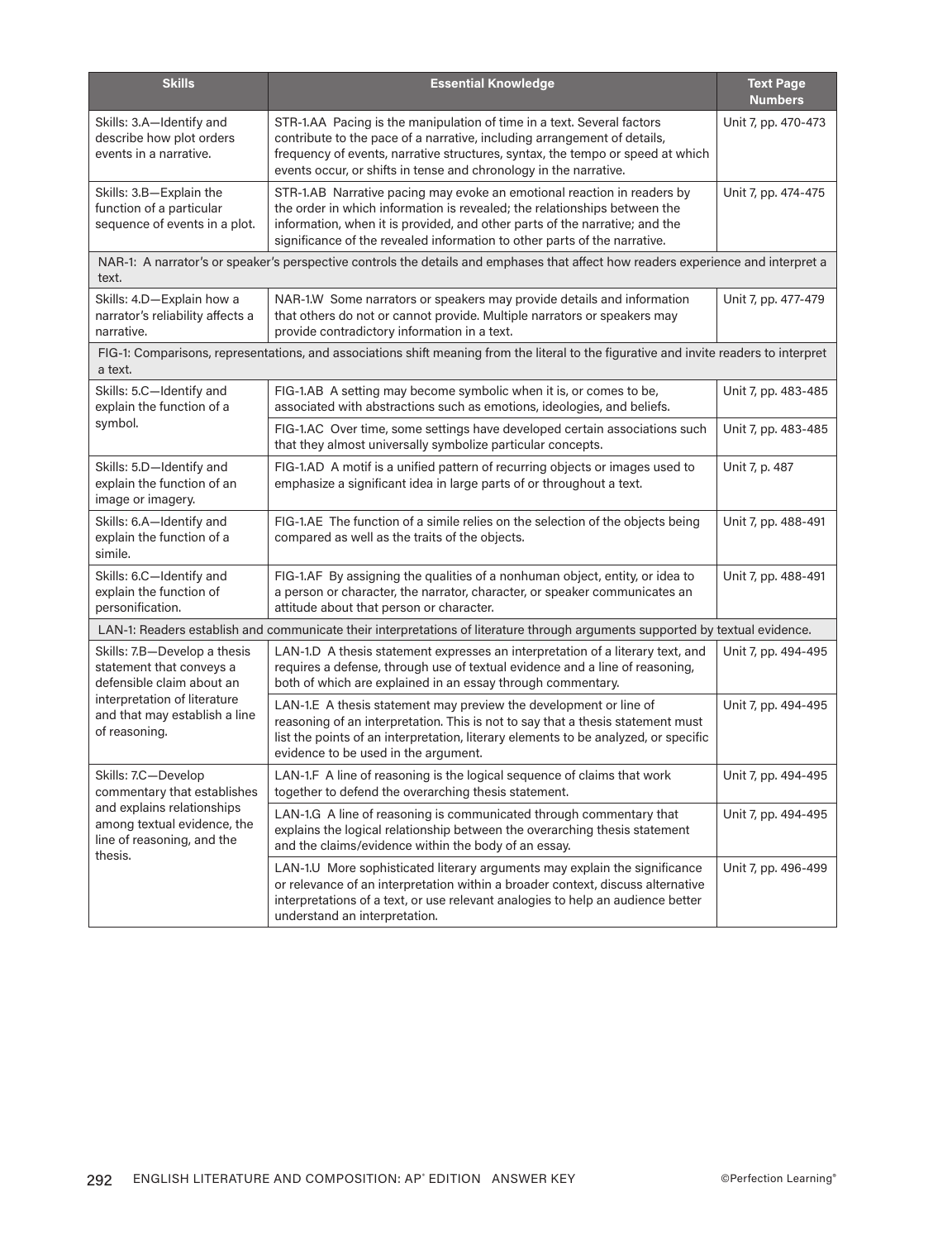| <b>Skills</b>                                                                         | <b>Essential Knowledge</b>                                                                                                                                                                                                                                                                                                               | <b>Text Page</b><br><b>Numbers</b> |
|---------------------------------------------------------------------------------------|------------------------------------------------------------------------------------------------------------------------------------------------------------------------------------------------------------------------------------------------------------------------------------------------------------------------------------------|------------------------------------|
| Skills: 7.D-Select and use<br>relevant and sufficient                                 | LAN-1.H Writers use evidence strategically and purposefully to illustrate,<br>clarify, exemplify, associate, amplify, or qualify a point.                                                                                                                                                                                                | Unit 7, pp. 494-495                |
| evidence to both develop and<br>support a line of reasoning.                          | LAN-1.I Evidence is effective when the writer of the essay uses commentary<br>to explain a logical relationship between the evidence and the claim.                                                                                                                                                                                      | Unit 7, pp. 494-495                |
|                                                                                       | LAN-1.J Evidence is sufficient when its quantity and quality provide apt<br>support for the line of reasoning.                                                                                                                                                                                                                           | Unit 7, pp. 494-495                |
|                                                                                       | LAN-1.K Developing and supporting an interpretation of a text is a recursive<br>process; an interpretation can emerge from analyzing evidence and then<br>forming a line of reasoning, or the interpretation can emerge from forming a<br>line of reasoning and then identifying relevant evidence to support that line of<br>reasoning. | Unit 7, pp. 494-495                |
|                                                                                       | LAN-1.V Textual evidence may require revision to an interpretation and<br>a line of reasoning if the evidence does not sufficiently support the initial<br>interpretation and line of reasoning.                                                                                                                                         | Unit 7, pp. 494-495                |
| <b>UNIT 8: POETRY III</b>                                                             |                                                                                                                                                                                                                                                                                                                                          |                                    |
|                                                                                       | STR-1: The arrangement of the parts and sections of a text, the relationship of the parts to each other, and the sequence in which<br>the text reveals information are all structural choices made by a writer that contribute to the reader's interpretation of a text.                                                                 |                                    |
| Skills: 3.C-Explain the<br>function of structure in a text.                           | STR-1.AC Ideas and images in a poem may extend beyond a single line or<br>stanza.                                                                                                                                                                                                                                                        | Unit 8, pp. 515-522                |
|                                                                                       | STR-1.AD Punctuation is often crucial to the understanding of a text.                                                                                                                                                                                                                                                                    | Unit 8, pp. 515-522                |
|                                                                                       | STR-1.AE When structural patterns are created in a text, any interruption in<br>the pattern creates a point of emphasis.                                                                                                                                                                                                                 | Unit 8, pp. 515-522                |
| Skills: 3.D-Explain the                                                               | STR-1.AF Juxtaposition may create or demonstrate an antithesis.                                                                                                                                                                                                                                                                          | Unit 8, pp. 524-527                |
| function of contrasts within<br>a text.                                               | STR-1.AG Situational or verbal irony is created when events or statements in<br>a text are inconsistent with either the expectations readers bring to a text or<br>the expectations established by the text itself.                                                                                                                      | Unit 8, pp. 524-527                |
|                                                                                       | STR-1.AH Paradox occurs when seemingly contradictory elements are<br>juxtaposed, but the contradiction-which may or may not be reconciled-can<br>reveal a hidden or unexpected idea.                                                                                                                                                     | Unit 8, pp. 524-527                |
| a text.                                                                               | FIG-1: Comparisons, representations, and associations shift meaning from the literal to the figurative and invite readers to interpret                                                                                                                                                                                                   |                                    |
| Skills: 5.B-Explain the<br>function of specific words<br>and phrases in a text.       | FIG-1.AG Ambiguity allows for different readings and understandings of a<br>text by different readers.                                                                                                                                                                                                                                   | Unit 8, pp. 531-533                |
| Skills: 5.C-Identify and<br>explain the function of a<br>symbol.                      | FIG-1.AH Symbols in a text and the way they are used may imply that a<br>narrator, character, or speaker has a particular attitude or perspective.                                                                                                                                                                                       | Unit 8, pp. 534-535                |
| Skills: 6.B-Identify and<br>explain the function of a<br>metaphor.                    | FIG-1.AI A conceit is a form of extended metaphor that often appears<br>in poetry. Conceits develop complex comparisons that present images,<br>concepts, and associations in surprising or paradoxical ways.                                                                                                                            | Unit 8, pp. 538-540                |
|                                                                                       | FIG-1.AJ Often, conceits are used to make complex comparisons between the<br>natural world and an individual.                                                                                                                                                                                                                            | Unit 8, pp. 538-540                |
|                                                                                       | FIG-1.AK Multiple comparisons, representations, or associations may<br>combine to affect one another in complex ways.                                                                                                                                                                                                                    | Unit 8, pp. 538-540                |
| Skills: 6.D-Identify and<br>explain the function of an<br>allusion.                   | FIG-1.AL Because of shared knowledge about a reference, allusions create<br>emotional or intellectual associations and understandings.                                                                                                                                                                                                   | Unit 8, pp. 541-543                |
|                                                                                       | LAN-1 Readers establish and communicate their interpretations of literature through arguments supported by textual evidence.                                                                                                                                                                                                             |                                    |
| Skills: 7.B-Develop a thesis<br>statement that conveys a<br>defensible claim about an | LAN-1.D A thesis statement expresses an interpretation of a literary text, and<br>requires a defense, through use of textual evidence and a line of reasoning,<br>both of which are explained in an essay through commentary.                                                                                                            | Unit 8, pp. 554-555                |
| interpretation of literature<br>and that may establish a line<br>of reasoning.        | LAN-1.E A thesis statement may preview the development or line of<br>reasoning of an interpretation. This is not to say that a thesis statement must<br>list the points of an interpretation, literary elements to be analyzed, or specific<br>evidence to be used in the argument.                                                      | Unit 8, pp. 554-555                |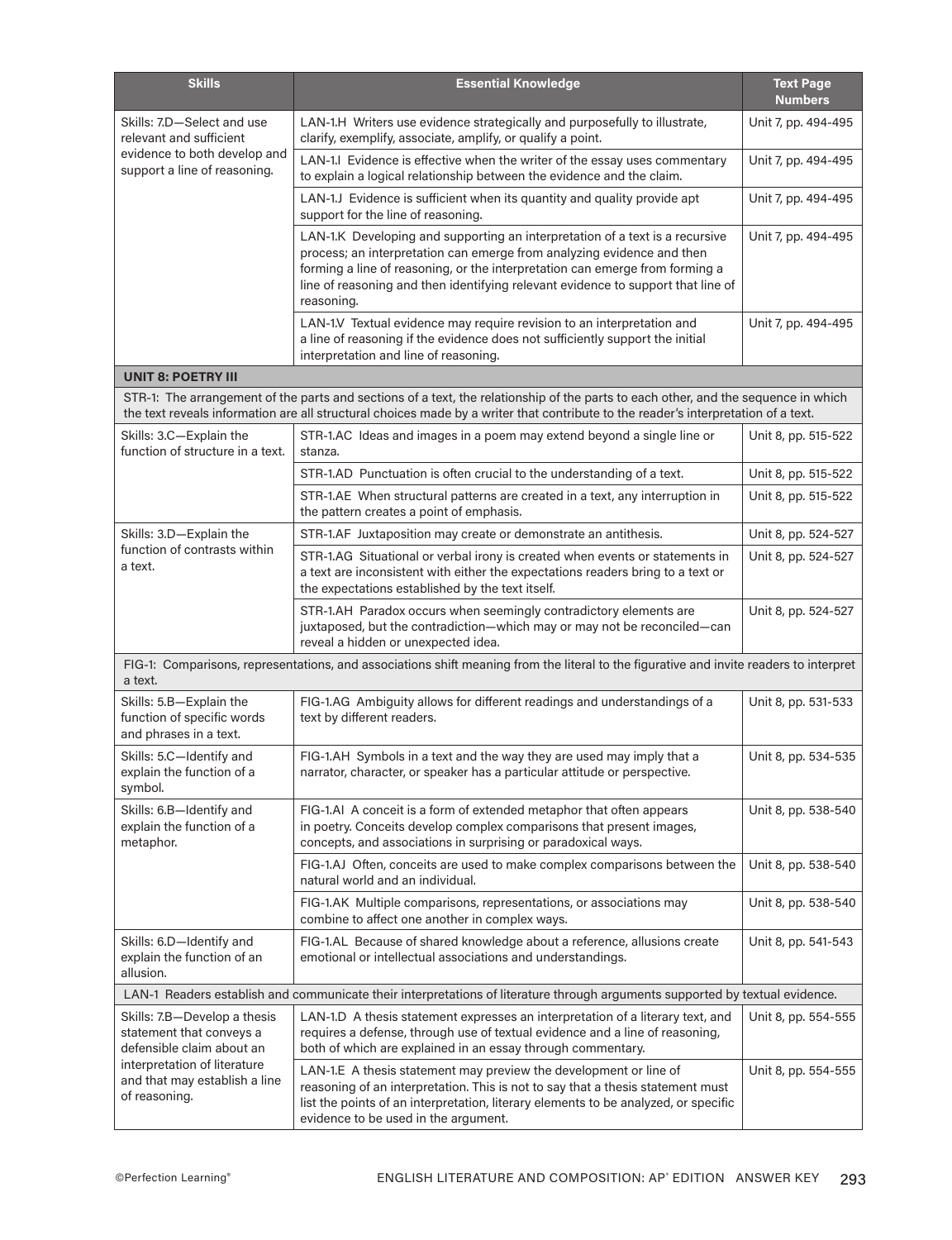| <b>Skills</b>                                                                                                                                                                   | <b>Essential Knowledge</b>                                                                                                                                                                                                                                                                                                               | <b>Text Page</b><br><b>Numbers</b> |
|---------------------------------------------------------------------------------------------------------------------------------------------------------------------------------|------------------------------------------------------------------------------------------------------------------------------------------------------------------------------------------------------------------------------------------------------------------------------------------------------------------------------------------|------------------------------------|
| Skills: 7.C-Develop<br>commentary that establishes<br>and explains relationships<br>among textual evidence, the<br>line of reasoning, and the<br>thesis.                        | LAN-1.F A line of reasoning is the logical sequence of claims that work<br>together to defend the overarching thesis statement.                                                                                                                                                                                                          | Unit 8, pp. 554-555                |
|                                                                                                                                                                                 | LAN-1.G A line of reasoning is communicated through commentary that<br>explains the logical relationship between the overarching thesis statement<br>and the claims/evidence within the body of an essay.                                                                                                                                | Unit 8, pp. 554-555                |
|                                                                                                                                                                                 | LAN-1.U More sophisticated literary arguments may explain the significance<br>or relevance of an interpretation within a broader context, discuss alternative<br>interpretations of a text, or use relevant analogies to help an audience better<br>understand an interpretation                                                         | Unit 8, p. 555                     |
| Skills: 7.D-Select and use<br>relevant and sufficient<br>evidence to both develop and<br>support a line of reasoning.                                                           | LAN-1.H Writers use evidence strategically and purposefully to illustrate,<br>clarify, exemplify, associate, amplify, or qualify a point.                                                                                                                                                                                                | Unit 8, pp. 554-555                |
|                                                                                                                                                                                 | LAN-1.I Evidence is effective when the writer of the essay uses commentary<br>to explain a logical relationship between the evidence and the claim.                                                                                                                                                                                      | Unit 8, pp. 554-555                |
|                                                                                                                                                                                 | LAN-1.J Evidence is sufficient when its quantity and quality provide apt<br>support for the line of reasoning.                                                                                                                                                                                                                           | Unit 8, pp. 554-555                |
|                                                                                                                                                                                 | LAN-1.K Developing and supporting an interpretation of a text is a recursive<br>process; an interpretation can emerge from analyzing evidence and then<br>forming a line of reasoning, or the interpretation can emerge from forming a<br>line of reasoning and then identifying relevant evidence to support that line of<br>reasoning. | Unit 8, p. 554                     |
| Skills: 7.E-Demonstrate<br>control over the elements of<br>composition to communicate<br>clearly.                                                                               | LAN-1.W Writers must acknowledge words, ideas, images, texts, and other<br>intellectual property of others through attribution, citation, or reference.                                                                                                                                                                                  | Unit 8, pp. 557-560                |
|                                                                                                                                                                                 | Note: Students are not expected to use a specific attribution style (like MLA)<br>within the timed essays on the AP Exam, but should follow such guidelines for<br>any extended papers they develop in class through multiple revisions.                                                                                                 |                                    |
| <b>UNIT 9: LONGER FICTION OR DRAMA III</b>                                                                                                                                      |                                                                                                                                                                                                                                                                                                                                          |                                    |
| norms represented by those characters.                                                                                                                                          | CHR-1: Characters in literature allow readers to study and explore a range of values, beliefs, assumptions, biases, and cultural                                                                                                                                                                                                         |                                    |
| Skills: 1.B-Explain the<br>function of a character<br>changing or remaining<br>unchanged.                                                                                       | CHR-1.AE Minor characters often remain unchanged because the narrative<br>doesn't focus on them. They may only be part of the narrative to advance the<br>plot or to interact with major characters.                                                                                                                                     | Unit 9, pp. 595-605                |
|                                                                                                                                                                                 | CHR-1.AF Readers' interpretations of a text are often affected by a character<br>changing-or not-and the meaning conveyed by such changes or lack<br>thereof.                                                                                                                                                                            | Unit 9, pp. 595-605                |
| Skills: 1.E-Explain how a<br>character's own choices,<br>actions, and speech<br>reveal complexities in that<br>character, and explain<br>the function of those<br>complexities. | CHR-1.AG A character's responses to the resolution of the narrative-in<br>their words or in their actions-reveal something about that character's own<br>values; these responses may be inconsistent with the previously established<br>behaviors or perspectives of that character.                                                     | Unit 9, pp. 607-610                |
|                                                                                                                                                                                 | CHR-1.AH Inconsistencies and unexpected developments in a character<br>affect readers' interpretation of that character; other characters; events in the<br>plot; conflicts; the perspective of the narrator, character, or speaker; and/or<br>setting.                                                                                  | Unit 9, pp. 607-610                |
|                                                                                                                                                                                 | STR-1: The arrangement of the parts and sections of a text, the relationship of the parts to each other, and the sequence in which<br>the text reveals information are all structural choices made by a writer that contribute to the reader's interpretation of a text.                                                                 |                                    |
| Skills: 3.E-Explain the<br>function of a significant event                                                                                                                      | STR-1.AI Significant events often illustrate competing value systems that<br>relate to a conflict present in the text.                                                                                                                                                                                                                   | Unit 9, pp. 614-618                |
| or related set of significant<br>events in a plot.                                                                                                                              | STR-1.AJ Events in a plot collide and accumulate to create a sense of<br>anticipation and suspense.                                                                                                                                                                                                                                      | Unit 9, pp. 614-618                |
| Skills: 3.F-Explain the<br>function of conflict in a text.                                                                                                                      | STR-1.AK The resolution of the anticipation, suspense, or central conflicts of<br>a plot may be referred to as the moment of catharsis or emotional release.                                                                                                                                                                             | Unit 9, pp. 614-618                |
|                                                                                                                                                                                 | STR-1.AL Sometimes things not actually shown in a narrative, such as an<br>unseen character or a preceding action, may be in conflict with or result in<br>conflict for a character.                                                                                                                                                     | Unit 9, pp. 619-621                |
|                                                                                                                                                                                 | STR-1.AM Although most plots end in resolution of the central conflicts,<br>some have unresolved endings, and the lack of resolution may contribute to<br>interpretations of the text.                                                                                                                                                   | Unit 9, pp. 619-621                |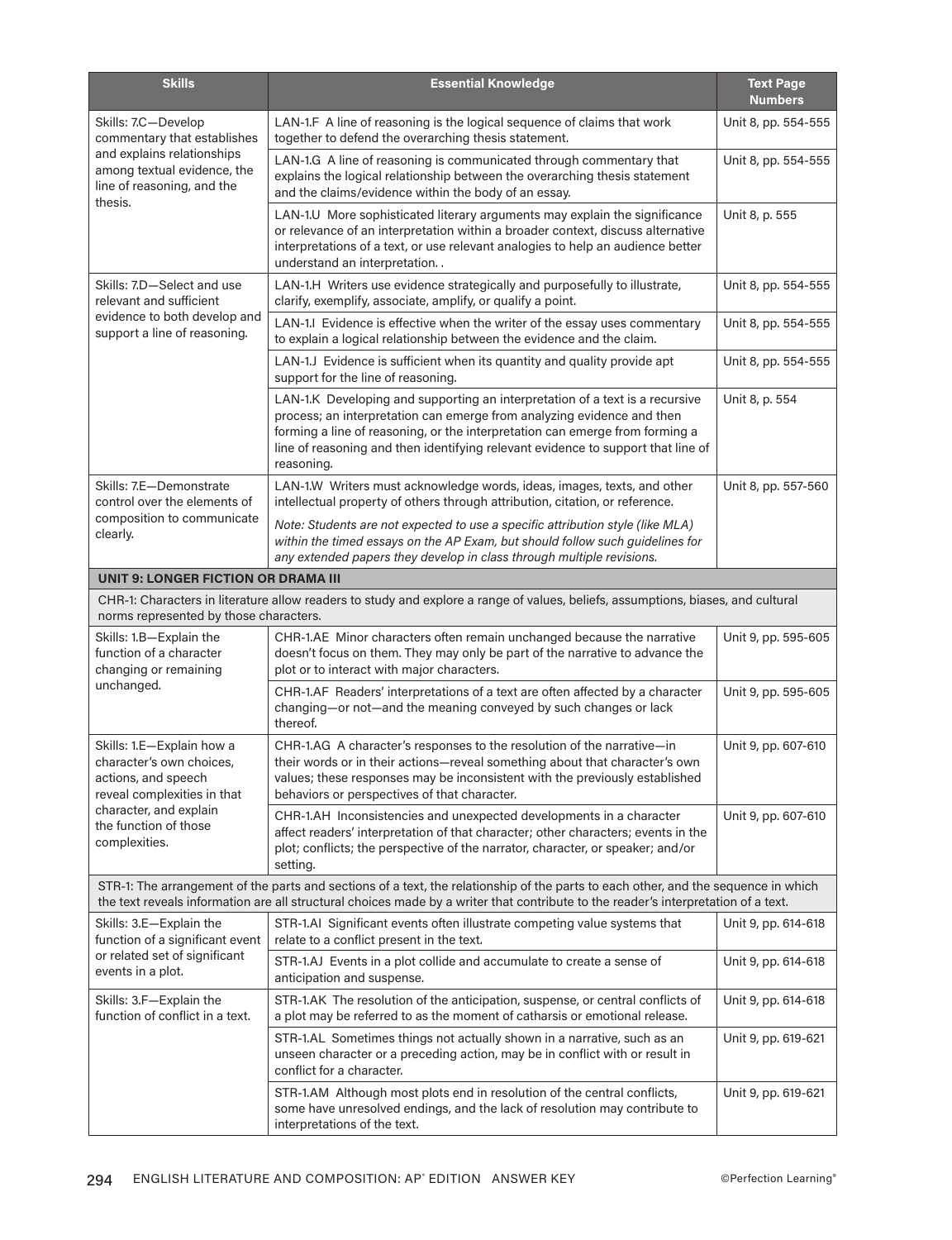| <b>Skills</b>                                                                                                                                                           | <b>Essential Knowledge</b>                                                                                                                                                                                                                                                                                                               | <b>Text Page</b><br><b>Numbers</b> |  |  |
|-------------------------------------------------------------------------------------------------------------------------------------------------------------------------|------------------------------------------------------------------------------------------------------------------------------------------------------------------------------------------------------------------------------------------------------------------------------------------------------------------------------------------|------------------------------------|--|--|
| NAR-1: A narrator's or speaker's perspective controls the details and emphases that affect how readers experience and interpret a<br>text.                              |                                                                                                                                                                                                                                                                                                                                          |                                    |  |  |
| Skills: 4.C-Identify and<br>describe details, diction, or<br>syntax in a text that reveal<br>a narrator's or speaker's<br>perspective.                                  | NAR-1.X Multiple, and even contrasting, perspectives can occur within a<br>single text and contribute to the complexity of the text.                                                                                                                                                                                                     | Unit 9, pp. 624-626                |  |  |
|                                                                                                                                                                         | NAR-1.Y A narrator or speaker may change over the course of a text as a<br>result of actions and interactions.                                                                                                                                                                                                                           | Unit 9, pp. 624-626                |  |  |
|                                                                                                                                                                         | NAR-1.Z Changes and inconsistencies in a narrator's or speaker's<br>perspective may contribute to irony or the complexity of the text.                                                                                                                                                                                                   | Unit 9, pp. 624-626                |  |  |
| LAN-1: Readers establish and communicate their interpretations of literature through arguments supported by textual evidence.                                           |                                                                                                                                                                                                                                                                                                                                          |                                    |  |  |
| Skills: 7.B-Develop a thesis<br>statement that conveys a<br>defensible claim about an<br>interpretation of literature<br>and that may establish a line<br>of reasoning. | LAN-1.D A thesis statement expresses an interpretation of a literary text, and<br>requires a defense, through use of textual evidence and a line of reasoning,<br>both of which are explained in an essay through commentary.                                                                                                            | Unit 9, pp. 630-632                |  |  |
|                                                                                                                                                                         | LAN-1.E A thesis statement may preview the development or line of<br>reasoning of an interpretation. This is not to say that a thesis statement must<br>list the points of an interpretation, literary elements to be analyzed, or specific<br>evidence to be used in the argument.                                                      | Unit 9, pp. 630-632                |  |  |
| Skills: 7.C-Develop<br>commentary that establishes<br>and explains relationships<br>among textual evidence, the<br>line of reasoning, and the<br>thesis.                | LAN-1.F A line of reasoning is the logical sequence of claims that work<br>together to defend the overarching thesis statement.                                                                                                                                                                                                          | Unit 9, pp. 630-632                |  |  |
|                                                                                                                                                                         | LAN-1.G A line of reasoning is communicated through commentary that<br>explains the logical relationship between the overarching thesis statement<br>and the claims/evidence within the body of an essay.                                                                                                                                | Unit 9, pp. 630-632                |  |  |
|                                                                                                                                                                         | LAN-1.U More sophisticated literary arguments may explain the significance<br>or relevance of an interpretation within a broader context, discuss alternative<br>interpretations of a text, or use relevant analogies to help an audience better<br>understand an interpretation.                                                        | Unit 9, pp. 634-639                |  |  |
| Skills: 7.D-Select and use<br>relevant and sufficient<br>evidence to both develop and<br>support a line of reasoning.                                                   | LAN-1.H Writers use evidence strategically and purposefully to illustrate,<br>clarify, exemplify, associate, amplify, or qualify a point.                                                                                                                                                                                                | Unit 9, pp. 630-632                |  |  |
|                                                                                                                                                                         | LAN-1.I Evidence is effective when the writer of the essay uses commentary<br>to explain a logical relationship between the evidence and the claim.                                                                                                                                                                                      | Unit 9, pp. 630-632                |  |  |
|                                                                                                                                                                         | LAN-1.J Evidence is sufficient when its quantity and quality provide apt<br>support for the line of reasoning.                                                                                                                                                                                                                           | Unit 9, pp. 630-632                |  |  |
|                                                                                                                                                                         | LAN-1.K Developing and supporting an interpretation of a text is a recursive<br>process; an interpretation can emerge from analyzing evidence and then<br>forming a line of reasoning, or the interpretation can emerge from forming a<br>line of reasoning and then identifying relevant evidence to support that line of<br>reasoning. | Unit 9, pp. 630-632                |  |  |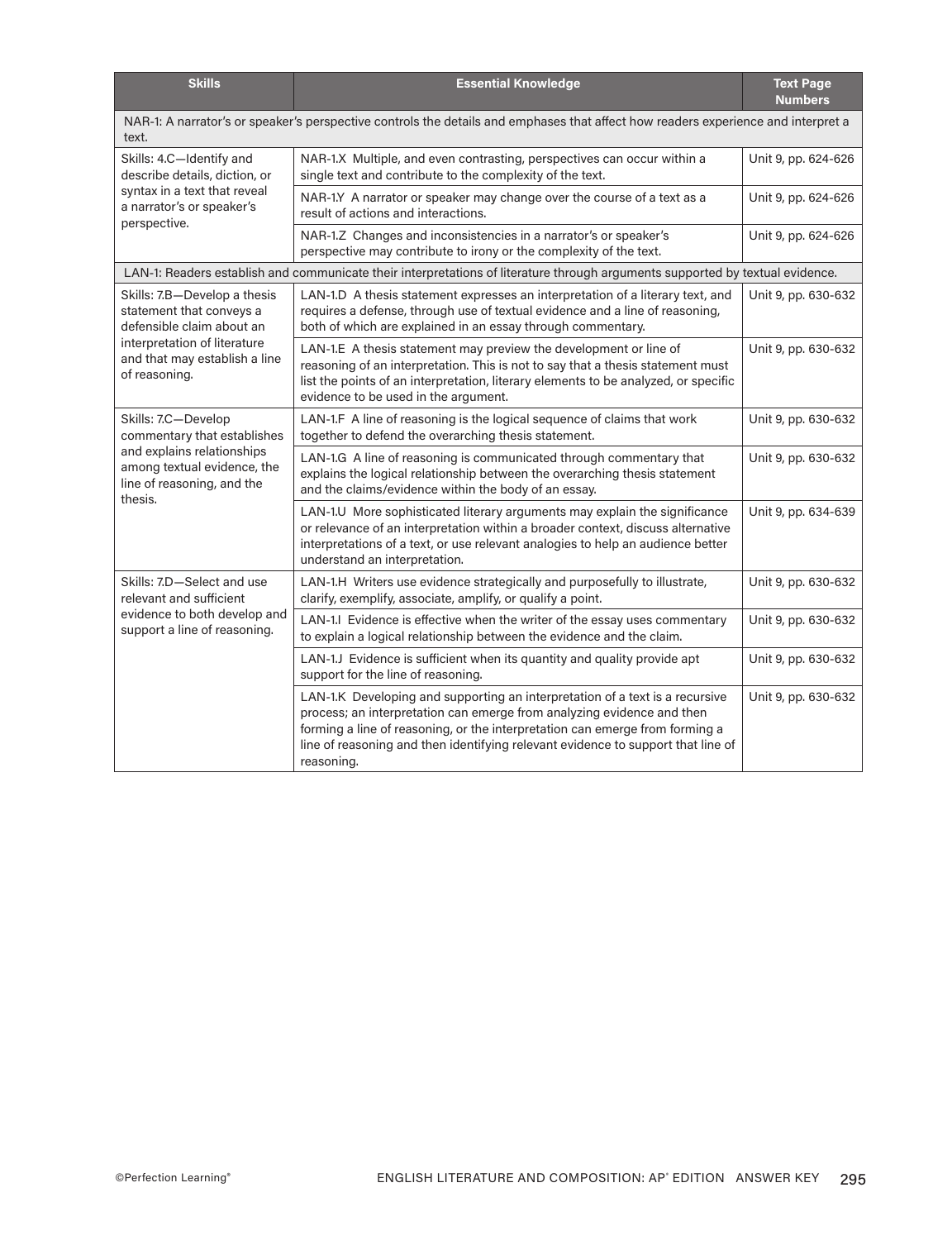## Correlation to the AP® English Literature and Composition Skills

| <b>Skills</b>                                                                                                                                                                                                                                                                                                                                                                                                                                                                                                                                                                                                                                                                                                               | <b>Text Pages</b>                                                                                                                                                                                                                                                                                                    |  |  |  |
|-----------------------------------------------------------------------------------------------------------------------------------------------------------------------------------------------------------------------------------------------------------------------------------------------------------------------------------------------------------------------------------------------------------------------------------------------------------------------------------------------------------------------------------------------------------------------------------------------------------------------------------------------------------------------------------------------------------------------------|----------------------------------------------------------------------------------------------------------------------------------------------------------------------------------------------------------------------------------------------------------------------------------------------------------------------|--|--|--|
| Skill Category 1: Explain the function of character: By analyzing how a character is portrayed in a text, any change in a character<br>over the course of a text, contrasting characters, and character relationships, students explore how characters in a literary work<br>contribute to meaning in a text and are often vessels for conveying a range of ideas, values, beliefs, assumptions, biases, and<br>cultural norms.                                                                                                                                                                                                                                                                                             |                                                                                                                                                                                                                                                                                                                      |  |  |  |
| 1.A-Identify and describe what specific<br>textual details reveal about a character, that<br>character's perspective, and that character's<br>motives.                                                                                                                                                                                                                                                                                                                                                                                                                                                                                                                                                                      | Unit 1: pp. 17 #1-2; 23 #1-3; 24 #4; 70 #8; Unit 2: 83 #1-3; 84 #4; 130 #8, 10;<br>Unit 3: 161 #1-4; 162 #5-7; 202 #2-3; 204 #8-10; Unit 4: 223 #1-4; 271 #4; 273 #10;<br>Unit 5: 345 #5; 346 #7-9; 377 #1, 3, 4; Unit 6: 426 #2; Unit 7: 503 #7; Practice<br>Exam (PE): 653 #1; 660 #22-23; 671 #46                 |  |  |  |
| 1.B-Explain the function of a character<br>changing or remaining unchanged.                                                                                                                                                                                                                                                                                                                                                                                                                                                                                                                                                                                                                                                 | Unit 3: pp. 166 #1-3; Unit 7: 457 #1-3; 458 #4-7; 503 #2; Unit 8: 566 #10;<br>Unit 9: 566 #10; PE: 663 #29-30                                                                                                                                                                                                        |  |  |  |
| 1.C-Explain the function of contrasting<br>characters.                                                                                                                                                                                                                                                                                                                                                                                                                                                                                                                                                                                                                                                                      | Unit 1: pp. 71 #11; Unit 4: 226 #1; Unit 6: 378 #1-3; 379 #4; 426 #1, 3                                                                                                                                                                                                                                              |  |  |  |
| 1.D-Describe how textual details reveal<br>nuances and complexities in characters'<br>relationships with one another.                                                                                                                                                                                                                                                                                                                                                                                                                                                                                                                                                                                                       | Unit 4: pp. 226 #1; 227 #1; Unit 6: 461 #1; 462 #2-4; Unit 7: 503 #3; 506 #17;<br>Unit 9: 605 #1-2; 606 #3-4; 645 #9-10; PE: 655 #9; 663 #28; 673 #54                                                                                                                                                                |  |  |  |
| 1.E-Explain how a character's own choices,<br>actions, and speech reveal complexities in<br>that character, and explain the function of<br>those complexities.                                                                                                                                                                                                                                                                                                                                                                                                                                                                                                                                                              | Unit 1: pp. 71 #10; Unit 6: 382 #1-2; 427 #4-6; Unit 7: 503 #6, 9; Unit 9: 610 #1-2;<br>611 #3; 642 #1; 643 #3                                                                                                                                                                                                       |  |  |  |
| Skill Category 2: Explain the function of setting: Recognizing the physical or literal aspects of settings in texts is just the beginning<br>of analyzing how setting contributes to an interpretation of literature. Exploring how texts develop relationships between setting<br>and other literary elements and exploring how settings can become associated with or represent ideas or values are crucial<br>to helping students move from understanding setting at a literal level to a deeper understanding of how setting contributes to<br>meaning in a text.                                                                                                                                                       |                                                                                                                                                                                                                                                                                                                      |  |  |  |
| 2.A-Identify and describe specific textual<br>details that convey or reveal a setting.                                                                                                                                                                                                                                                                                                                                                                                                                                                                                                                                                                                                                                      | Unit 1: pp. 29 #1; 30 #2; 70 #6; Unit 3: 170 #1; 204 #7; Unit 9: 644 #6; PE: 654 #4                                                                                                                                                                                                                                  |  |  |  |
| 2.B-Explain the function of setting in a<br>narrative.                                                                                                                                                                                                                                                                                                                                                                                                                                                                                                                                                                                                                                                                      | Unit 6: 466 #1-2; 503 #4; Unit 7: 506 #18; Unit 8: 564 #5; PE: 671 #45; 672 #48                                                                                                                                                                                                                                      |  |  |  |
| 2.C-Describe the relationship between a<br>character and a setting.                                                                                                                                                                                                                                                                                                                                                                                                                                                                                                                                                                                                                                                         | Unit 4: pp. 232 #1; 233 #2; 271 #3; Unit 6: 468 #1; 469 #2; Unit 7: 507 #19;<br>Unit 8: 565 #6-7; PE: 662 #26                                                                                                                                                                                                        |  |  |  |
| Skill Category 3: Explain the function of plot and structure: A deeper understanding of plot and structure in texts includes<br>examining how the ordering of events in narratives affect readers' interpretations of texts. Additionally, exploring the relationships<br>of particular events or a series of events to other literary elements, such as conflict, provides opportunities to examine how these<br>plot relationships contribute to meaning. Furthermore, students develop a more sophisticated understanding of structure as they<br>analyze part-to-part and part-to-whole relationships in texts, which may involve contrasts, and develop interpretations considering<br>these structural relationships. |                                                                                                                                                                                                                                                                                                                      |  |  |  |
| 3.A-Identify and describe how plot orders<br>events in a narrative.                                                                                                                                                                                                                                                                                                                                                                                                                                                                                                                                                                                                                                                         | Unit 1: pp. 38 #1-4; 69 #2; Unit 4: 239 #1; Unit 5: 349 #18, 20; Unit 6: 387 #1; 388<br>#2; 430 #15; Unit 7: 473 #1-2; 474 #3; 475 #1; 475 #2-4, Part 3 Apply What You<br>Have Learned; 502 #1, 5; 506 #16; Unit 9: 648 #18                                                                                          |  |  |  |
| 3.B-Explain the function of a particular<br>sequence of events in a plot.                                                                                                                                                                                                                                                                                                                                                                                                                                                                                                                                                                                                                                                   | Unit 1: pp. 41 #1; 42 #2; Unit 4: 273 #8; Unit 6: 387 #1; 388 #3; 427 #7; Unit 7: 505<br>#13                                                                                                                                                                                                                         |  |  |  |
| 3.C-Explain the function of structure in a<br>text.                                                                                                                                                                                                                                                                                                                                                                                                                                                                                                                                                                                                                                                                         | Unit 1: pp. 47 #1-2; 89 #1-5; 131 #11; Unit 4: 276 #18; 294 #1-3; Unit 5: 297 #1-2;<br>298 #3; 344 #2; 345 #3; 347 #13; Unit 8: 527 #1; 528 #2-4; 529 #5, Part 1 Apply<br>What You Have Learned (AWYHL); 563 #2; 568 #14; 569 #15; Unit 9: 647 #14;<br>PE: 653 #2; 655 #8; PE: 659 #19; 660 #20; 662 #27; 667 #37-38 |  |  |  |
| 3.D-Explain the function of contrasts within<br>a text.                                                                                                                                                                                                                                                                                                                                                                                                                                                                                                                                                                                                                                                                     | Unit 1: pp. 69 #5; Unit 2: 93 #1-3; 94 #4-5; 128 #2; 131 #12; Unit 4: 240 #1; 240 #2;<br>272 #7; 273 #9; 275 #15; Unit 5: 349 #19; Unit 6: 377 #20; 390 #1, 3, 4; 428 #8; 429<br>#13-14; Unit 7: 504 #10-11; Unit 8: 522 #1; 523 #2-4; 564 #4; 565 #8; 568 #12; PE:<br>654 #2; 661 #24; 664 #31; 668 #40; 673 #53    |  |  |  |
| 3.E-Explain the function of a significant<br>event or related set of significant events in<br>a plot.                                                                                                                                                                                                                                                                                                                                                                                                                                                                                                                                                                                                                       | Unit 3: pp. 177 #1-2; 183 #3; 202 #1; Unit 9: 618 #1-3; 643 #3                                                                                                                                                                                                                                                       |  |  |  |
| 3.F-Explain the function of conflict in a text.                                                                                                                                                                                                                                                                                                                                                                                                                                                                                                                                                                                                                                                                             | Unit 3: pp. 182 #1-2; 183 #4; 203 #4-5; Unit 9: 618 #4; 621 #1-4                                                                                                                                                                                                                                                     |  |  |  |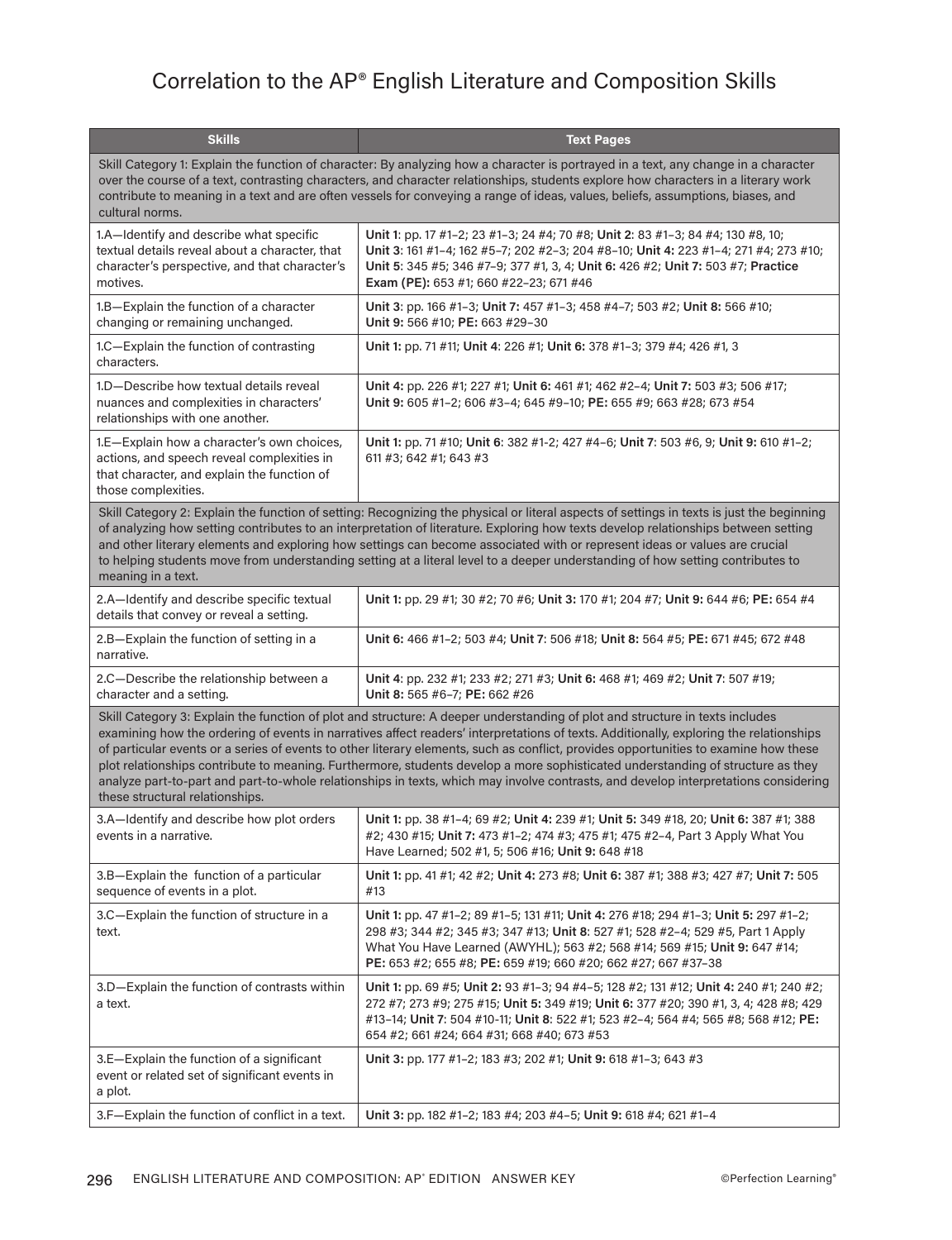| <b>Skills</b>                                                                                                                                                                                                                                                                                                                                                                                                                                                                                                                                                                                                                                                | <b>Text Pages</b>                                                                                                                                                                                                                                                                                                                                                                                                                                     |  |  |  |
|--------------------------------------------------------------------------------------------------------------------------------------------------------------------------------------------------------------------------------------------------------------------------------------------------------------------------------------------------------------------------------------------------------------------------------------------------------------------------------------------------------------------------------------------------------------------------------------------------------------------------------------------------------------|-------------------------------------------------------------------------------------------------------------------------------------------------------------------------------------------------------------------------------------------------------------------------------------------------------------------------------------------------------------------------------------------------------------------------------------------------------|--|--|--|
| Skill Category 4: Explain the function of the narrator or speaker: Analyzing the narrators and speakers of texts includes more<br>than the simpler tasks of identifying and describing narrators and speakers or identifying the points of view in which texts are<br>narrated. Through their analysis of texts' narrators and speakers, students explore how the points of view in texts contribute to<br>interpretations. Furthermore, students build an understanding that narrators and speakers reveal their perspectives (which also<br>inform their reliability) in the texts they narrate and influence readers' interpretations.                    |                                                                                                                                                                                                                                                                                                                                                                                                                                                       |  |  |  |
| 4.A-Identify and describe the narrator or<br>speaker of a text.                                                                                                                                                                                                                                                                                                                                                                                                                                                                                                                                                                                              | Unit 1: pp. 47 #1-2; 68 #1; 69 #3; Unit 4: 244 #1-2; 245 #3; PE: 664 #33                                                                                                                                                                                                                                                                                                                                                                              |  |  |  |
| 4.B-Identify and explain the function of<br>point of view in a narrative.                                                                                                                                                                                                                                                                                                                                                                                                                                                                                                                                                                                    | Unit 1: pp. 51 #1; 52 #2-3; Unit 2: 128 #1; Unit 4: 249 #1-2; 250 #3; 275 #14;<br>Unit 5: 344 #4; PE: 656 #12; 668 #41; 672 #50                                                                                                                                                                                                                                                                                                                       |  |  |  |
| 4.C-Identify and describe details, diction,<br>or syntax in a text that reveal a narrator's or<br>speaker's perspective.                                                                                                                                                                                                                                                                                                                                                                                                                                                                                                                                     | Unit 4: pp. 253 #1-3; 271 #1-2; 272 #5-6; 275 #12-13; Unit 5: 346 #10; Unit 6: 390<br>#1-4; 397 #1; 398 #2-4; 428 #10-11; 430 #16-18; Unit 8: 566 #9; 569 #16;<br>Unit 9: 626 #1-2; 627 #3; 643 #4; 644 #7; 645 #11; 647 #15; PE: 656 #11; 658 #14;<br>PE: 659 #18; 664 #32; 666 #36; 672 #49; 673 #51                                                                                                                                                |  |  |  |
| 4.D-Explain how a narrator's reliability<br>affects a narrative.                                                                                                                                                                                                                                                                                                                                                                                                                                                                                                                                                                                             | Unit 1: pp. 71 #9; Unit 6: 402 #1-3; 428 #9; 429 #13; Unit 7: 479 #1; 480 #2-3; 505<br>#12                                                                                                                                                                                                                                                                                                                                                            |  |  |  |
| Skill Category 5: Explain the function of word choice, imagery, and symbols: Developing an interpretation of literature includes<br>an understanding of how words and phrases denote literal meaning and connote associations and representations that convey<br>figurative meaning. Always attending to the literal meaning conveyed in the texts they analyze, students develop interpretations<br>of literature by exploring how word choice, imagery, and symbols propose particular associations and representations beyond the<br>physical and into the abstract.                                                                                      |                                                                                                                                                                                                                                                                                                                                                                                                                                                       |  |  |  |
| 5.A-Distinguish between the literal and<br>figurative meanings of words and phrases.                                                                                                                                                                                                                                                                                                                                                                                                                                                                                                                                                                         | Unit 2: pp. 132 #16; Unit 5: 303 #1-4; 348 #14; PE: 658 #15                                                                                                                                                                                                                                                                                                                                                                                           |  |  |  |
| 5.B-Explain the function of specific words<br>and phrases in a text.                                                                                                                                                                                                                                                                                                                                                                                                                                                                                                                                                                                         | Unit 2: pp. 102 #1–2; 104 #1–2; 128 #3; 129 #5; 130 #7; 132 #15; Unit 5: 276 #16–17;<br>276 #19; 307 #1; 308 #2-3; 344 #1; Unit 8: 533 #1; 534 #2; 567 #11; Unit 9: 646 #13;<br>PE: 653 #3; 660 #21; 666 #35; 668 #42                                                                                                                                                                                                                                 |  |  |  |
| 5.C-Identify and explain the function of a<br>symbol.                                                                                                                                                                                                                                                                                                                                                                                                                                                                                                                                                                                                        | Unit 6: pp. 407 #1; 408 #2-3; 428 #12; 430 #15, 19; Unit 7: 485 #1; 486 #2;<br>488 #1-2; 491 #1; 492 #2-3; 503 #6, 8; 506 #14; Unit 8: 536 #1-2, Part 2 Apply What<br>You Have Learned (AWYHL), 563 #1; 568 #13; Unit 9: 645 #8; 648 #17;<br>PE: 656 #10                                                                                                                                                                                              |  |  |  |
| 5.D-Identify and explain the function of an<br>image or imagery.                                                                                                                                                                                                                                                                                                                                                                                                                                                                                                                                                                                             | Unit 5: 312 #1-2; Unit 7: 507 #20; Unit 8: 568 #12; Unit 9: 647 #16; PE: 655 #7;<br>673 #52                                                                                                                                                                                                                                                                                                                                                           |  |  |  |
| Skill Category 6: Explain the function of comparison: So often literature depends on comparison to convey figurative meaning;<br>yet, because it is frequently assumed that they can easily interpret comparisons, students may not receive instruction in how<br>comparisons work. By breaking down—and thus, demystifying—the reasoning processes involved in interpreting comparisons,<br>teachers can help students' understanding of texts move from literal comprehension to interpreting figurative meaning.                                                                                                                                          |                                                                                                                                                                                                                                                                                                                                                                                                                                                       |  |  |  |
| 6.A-Identify and explain the function of a<br>simile.                                                                                                                                                                                                                                                                                                                                                                                                                                                                                                                                                                                                        | Unit 1: pp. 69 #4; Unit 2: 107 #1–2; 128 #4; Unit 3: 203 #6; Unit 5: 345 #6; 347 #12;<br>Unit 8: 570 #18; Unit 9: 648 #19-20; PE: 654 #6; 672 #47                                                                                                                                                                                                                                                                                                     |  |  |  |
| 6.B-Identify and explain the function of a<br>metaphor.                                                                                                                                                                                                                                                                                                                                                                                                                                                                                                                                                                                                      | Unit 2: pp. 110 # 1-3; 129 #6; 130 #9; Unit 5: 318 #1-2; 347 #11; Unit 8: 540 #1; 541<br>#2; 543 Part 3 AWYHL; 569 #17; PE: 659 #17; 668 #43                                                                                                                                                                                                                                                                                                          |  |  |  |
| 6.C-Identify and explain the function of<br>personification.                                                                                                                                                                                                                                                                                                                                                                                                                                                                                                                                                                                                 | Unit 5: pp. 320 #1–2; 348 #15–17; Unit 7: 506 #15; PE: 658 #16; 667 #39                                                                                                                                                                                                                                                                                                                                                                               |  |  |  |
| 6.D-Identify and explain the function of an<br>allusion.                                                                                                                                                                                                                                                                                                                                                                                                                                                                                                                                                                                                     | Unit 4: pp. 274 #11; Unit 5: 322 #1; 323 #2; Unit 8: 543 #1-2, Part 3 AWYHL; 564 #3                                                                                                                                                                                                                                                                                                                                                                   |  |  |  |
| Skill Category 7: Develop textually substantiated arguments about interpretations of part or all of a text: Throughout the course,<br>students develop textually substantiated arguments about the literature they read. To build the skills necessary to develop<br>arguments about literature, students will need multiple opportunities to practice these skills by approaching writing as a recursive<br>process. Additionally, students will benefit from an instructional approach that integrates writing instruction with the study of<br>literature, rather than an approach to writing instruction that disjoins or isolates reading from writing. |                                                                                                                                                                                                                                                                                                                                                                                                                                                       |  |  |  |
| 7.A-Develop a paragraph that includes 1) a<br>claim that requires defense with evidence<br>from the text and 2) the evidence itself.                                                                                                                                                                                                                                                                                                                                                                                                                                                                                                                         | Unit 1: pp. 51 #1-2; 60 #1-4; 63 #1-2; Unit 2: 119 #1-3; 121 #1-4; 125 #1-2;<br>Unit 6: 390 #2; Unit 7: 462 Part 1 AWYHL                                                                                                                                                                                                                                                                                                                              |  |  |  |
| 7.B-Develop a thesis statement that conveys<br>a defensible claim about an interpretation<br>of literature and that may establish a line of<br>reasoning.                                                                                                                                                                                                                                                                                                                                                                                                                                                                                                    | NOTE: All of the FRQs in Units 3-9 assess 7.B, 7.C, 7.D, and 7.E<br>Unit 1: pp. 70 #7; Unit 2: 131 #13; Unit 3: 192 Composing on Your Own (COYO);<br>Unit 4: 259 5.1 Checkpoint, COYO; 262 COYO; Unit 5: 333 5.1 Checkpoint; 334<br>COYO; 335 5.2 Checkpoint, COYO; Unit 6: 407 #1; 409 Part 4 AWYHL; 412 COYO;<br>Unit 7: 469 Part 2 AWYHL; 499 AWYHL; Unit 8: 557 COYO; Unit 9: 644 #5; 646<br>#12; PE: 657 #13; 661 #25; 665 #34; 669 #49; 674 #55 |  |  |  |